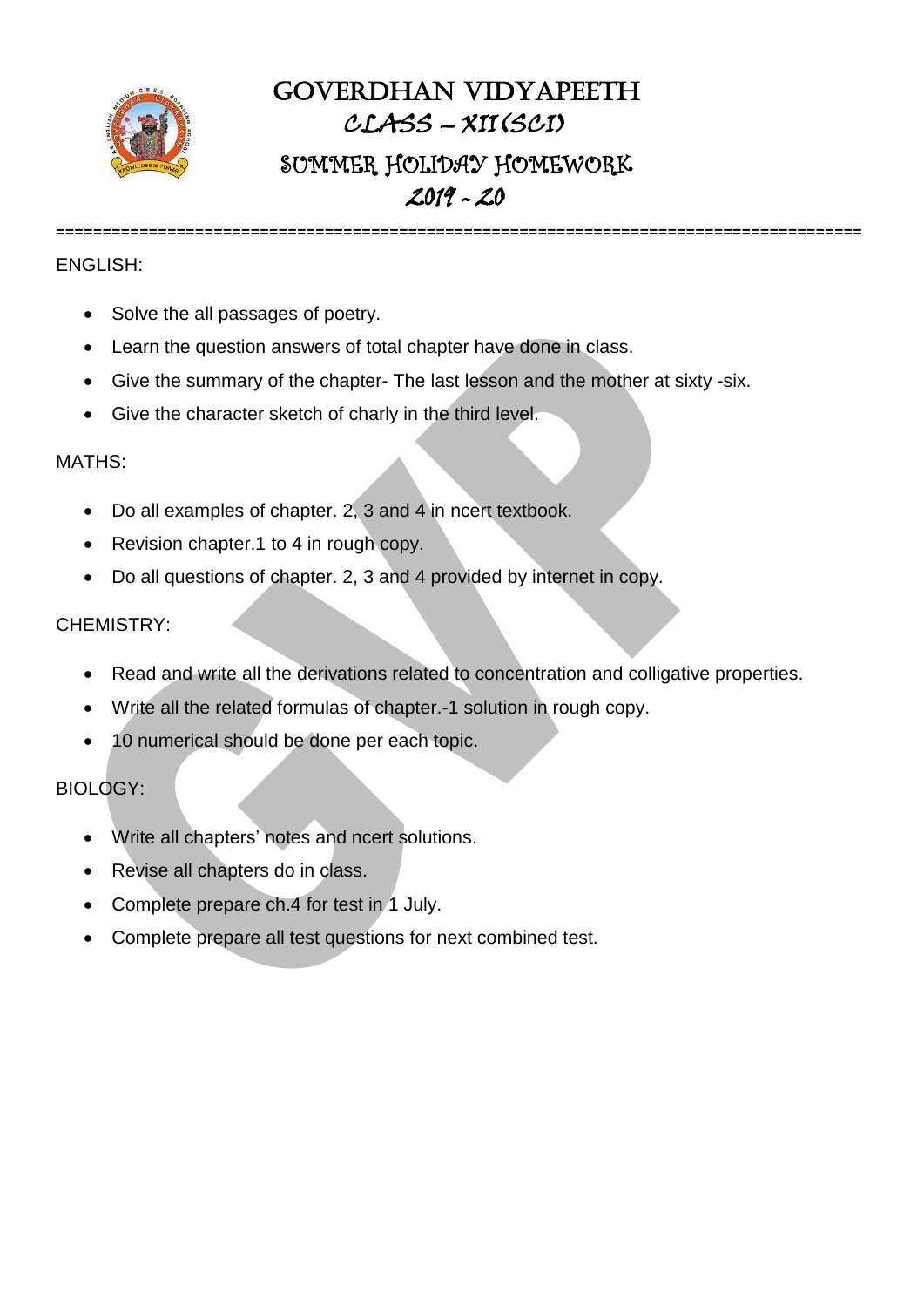# GOVERDHAN VIDYAPEETH **MATHEMATICS** CLASS-XII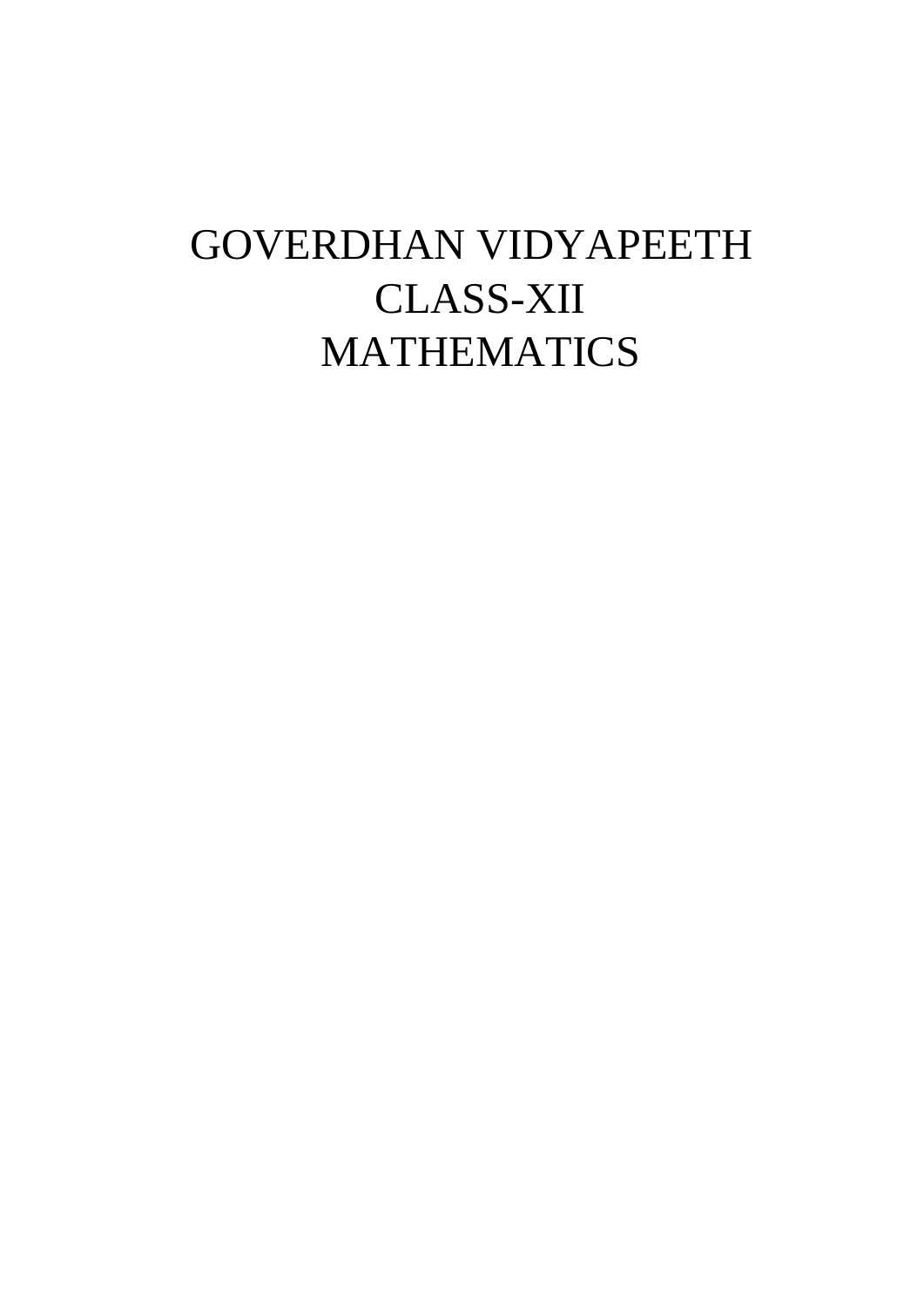# CBSE 12th Mathematics Chapter 2 (Inverse Trigonometric Functions) Important Questions Unsolved

# SECTION - A

*Question number 1 to 19 carry 1 mark each.*

**Q. 1: What is the principal value of:**

$$
sin^{-1}\left(-\frac{\sqrt{3}}{2}\right)?
$$

**Q.2: Write the principle value of:** 

$$
cos^{-1}\left(\frac{1}{2}\right)-2\,sin^{-1}\left(-\frac{1}{2}\right).
$$

**Q.3: Using principal value, evaluate the following:**

$$
\cos^{-1}\left(\cos\frac{2\pi}{3}\right)+\sin^{-1}\left(\sin\frac{2\pi}{3}\right).
$$

**Q.4: Write the principal value of:** 

$$
\cos^{-1}\left(\cos\frac{7\pi}{6}\right)
$$

- **Q.5:** Write the principal value of  $sec^{-1}(-2)$ .
- **Q.6: What is the principle value of:**

$$
cos^{-1}\left(cos\frac{2\pi}{3}\right)+sin^{-1}\left(sin\frac{2\pi}{3}\right)?
$$

- **Q.7: Find the principle value of :**  $\tan^{-1}\sqrt{3} - \sec^{-1}(-2)$ .
- **Q.8: Write the principal value of**   $\tan^{-1}(\sqrt{3}) - \cot^{-1}(-\sqrt{3}).$
- **Q.9: Write the value of**

$$
\tan^{-1}\left[\left(2\sin^{-1}\frac{\sqrt{3}}{2}\right)\right]
$$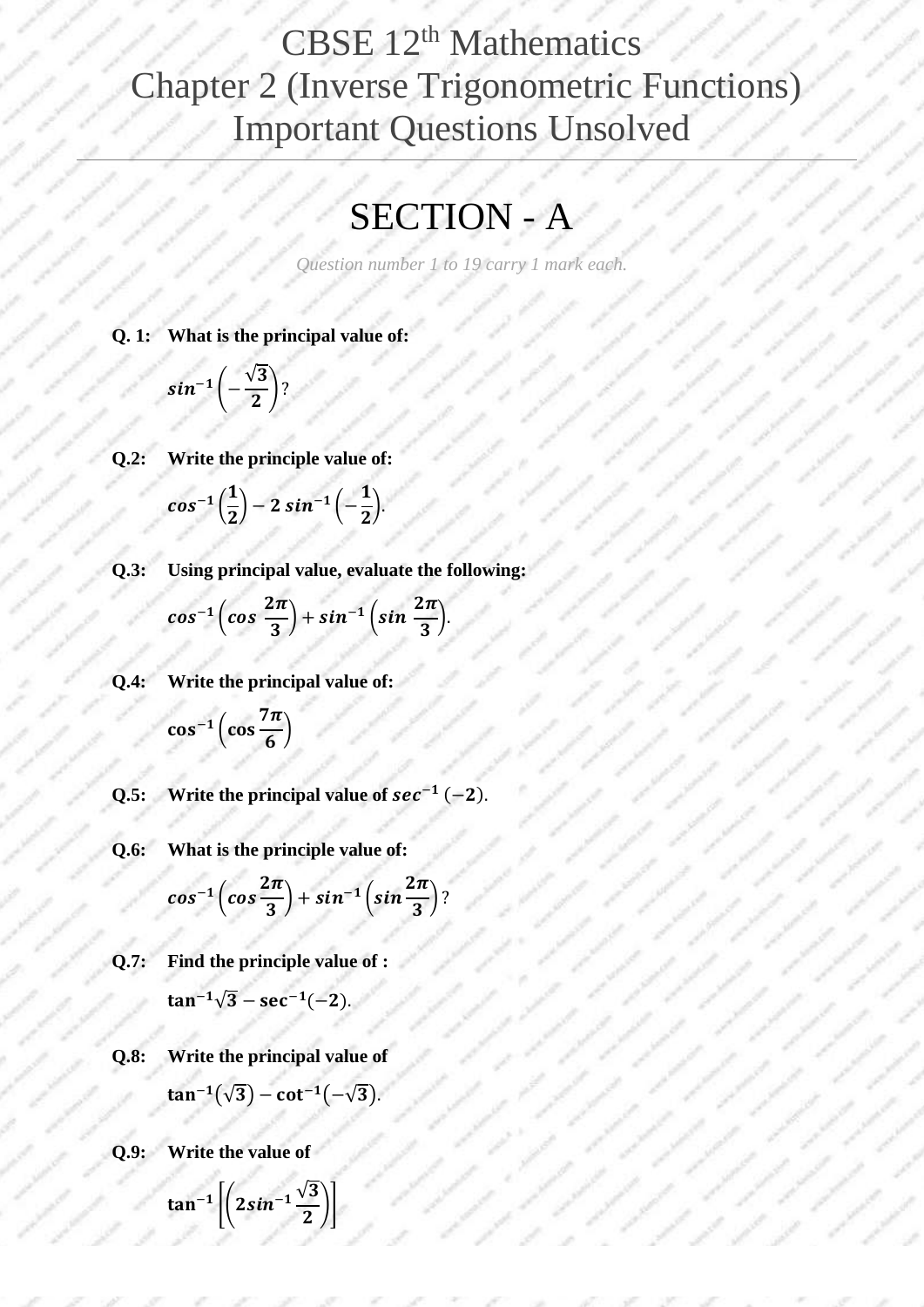$$
tan^{-1}x + tan^{-1}y = \frac{\pi}{4}, xy < 1,
$$

Then write the value of  $x + y + xy$ .

**Q. 11: Evaluate:**

$$
\sin\left[\frac{\pi}{3}-\sin^{-1}\left(-\frac{1}{2}\right)\right]
$$

**Q.12: Using principal value, evaluate the following:**

$$
\sin^{-1}\left(\sin\frac{3\pi}{5}\right)
$$

**Q.13: What is the principal value of:**

$$
\sin^{-1}\left(-\frac{\sqrt{3}}{2}\right)?
$$

**Q.14: Write the value of**

$$
\sin\left[\frac{\pi}{3}-\sin^{-1}\left(-\frac{1}{2}\right)\right]
$$

**Q.15: Write the principle value of:**

$$
cos^{-1}\left(\frac{1}{2}\right) - 2 sin^{-1}\left(-\frac{1}{2}\right)
$$

**Q.16: Write the principal value of** 

$$
tan^{-1}(1) + cos^{-1}\left(-\frac{1}{2}\right).
$$

**Q.** 17: Write the value of  $tan(2tan^{-1}\frac{1}{2})$  $\frac{1}{5}$ 

Q. 18: If  $sin(sin^{-1}\frac{1}{5})$ 5  $+ \cos^{-1} x = 1$ 

**then find the value of**  $x$ **.** 

**Q.19: Solve for** *x*:

$$
2\tan^{-1}(\cos x) = \tan^{-1}(2\csc x)
$$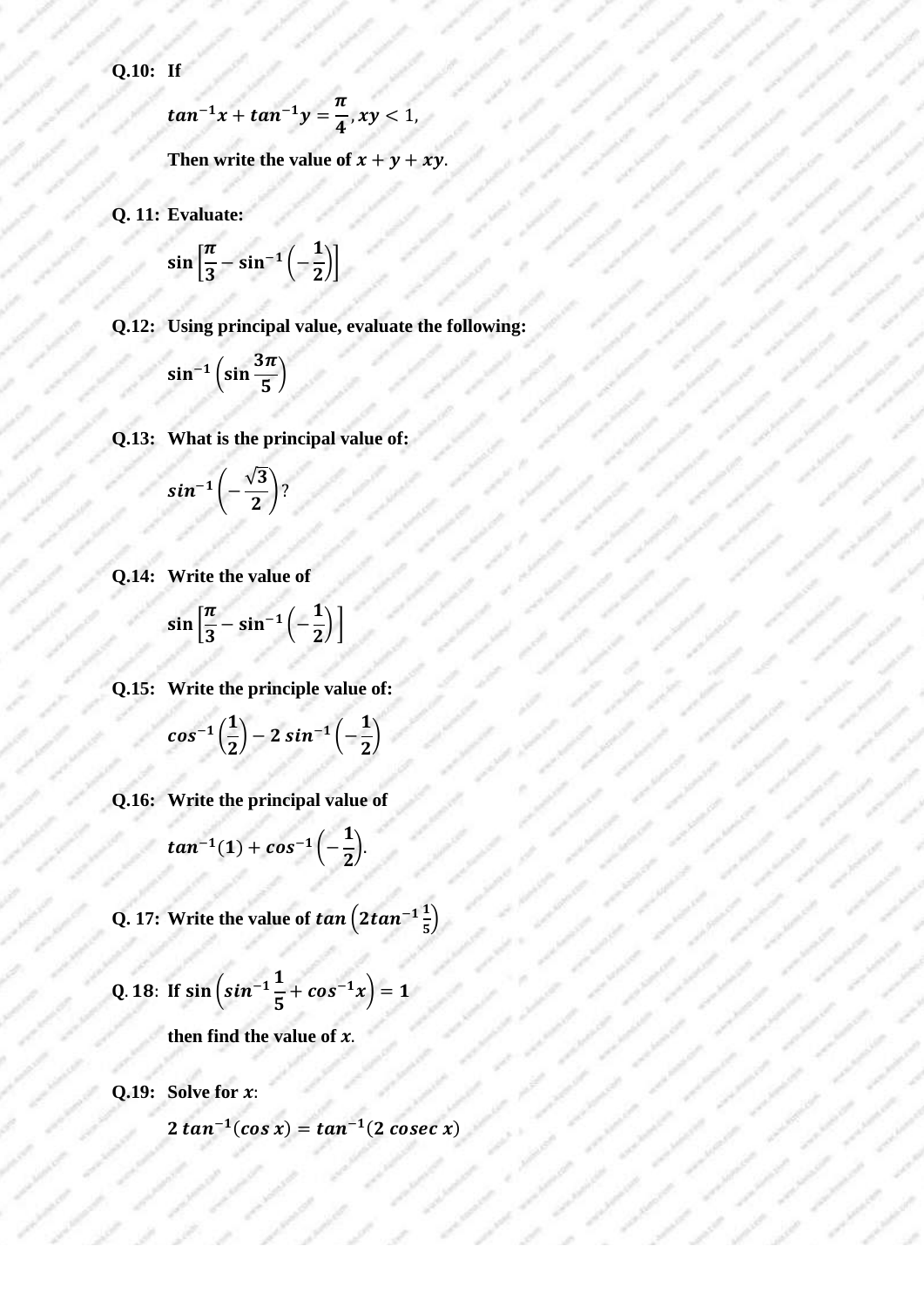# SECTION – B

*Question number 20 to 53 carry 4 mark each.*

**Q.20: Prove the following:**

$$
tan^{-1}\frac{1}{3} + tan^{-1}\frac{1}{5} + tan^{-1}\frac{1}{7} + tan^{-1}\frac{1}{8} = \frac{\pi}{4}.
$$

**Q.21: Prove that:** 

$$
\sin^{-1}\left(\frac{4}{5}\right) + \sin^{-1}\left(\frac{5}{13}\right) + \sin^{-1}\left(\frac{16}{65}\right) = \frac{\pi}{2}
$$

**Q.22: Solve for :**

$$
\tan^{-1} 3x + \tan^{-1} 2x = \frac{\pi}{4}.
$$

**Q.23: Prove that:**

$$
\tan^{-1}\left[\frac{\sqrt{1+x}-\sqrt{1-x}}{\sqrt{1+x}+\sqrt{1-x}}\right]=\frac{\pi}{4}-\frac{1}{2}\cos^{-1}x,\frac{-1}{\sqrt{2}}\leq x\leq 1.
$$

**Q.24: If**

$$
\tan^{-1}\left(\frac{x-2}{x-4}\right) + \tan^{-1}\left(\frac{x+2}{x+4}\right) = \frac{\pi}{4}
$$
, find the value of x.

**Q.25: Solve for :**

$$
tan^{-1}(x + 1) + tan^{-1}(x - 1) = tan^{-1}\frac{8}{31}
$$

**Q.26: Prove the following:**

$$
cot^{-1}\left(\frac{xy+1}{xy-1}\right) + cot^{-1}\left(\frac{yz+1}{y-z}\right) + cot^{-1}\left(\frac{zx+1}{z-x}\right) = 0
$$
  
(0 < xy, yz, zx < 1)

**Q.27: Show that:**

$$
\tan\left(\frac{1}{2}\sin^{-1}\frac{3}{4}\right)=\frac{4-\sqrt{7}}{3}
$$

**Q.28: Solve the following equation:**

$$
\cos\left(tan^{-1}x\right)=\sin\left(cot^{-1}\frac{3}{4}\right).
$$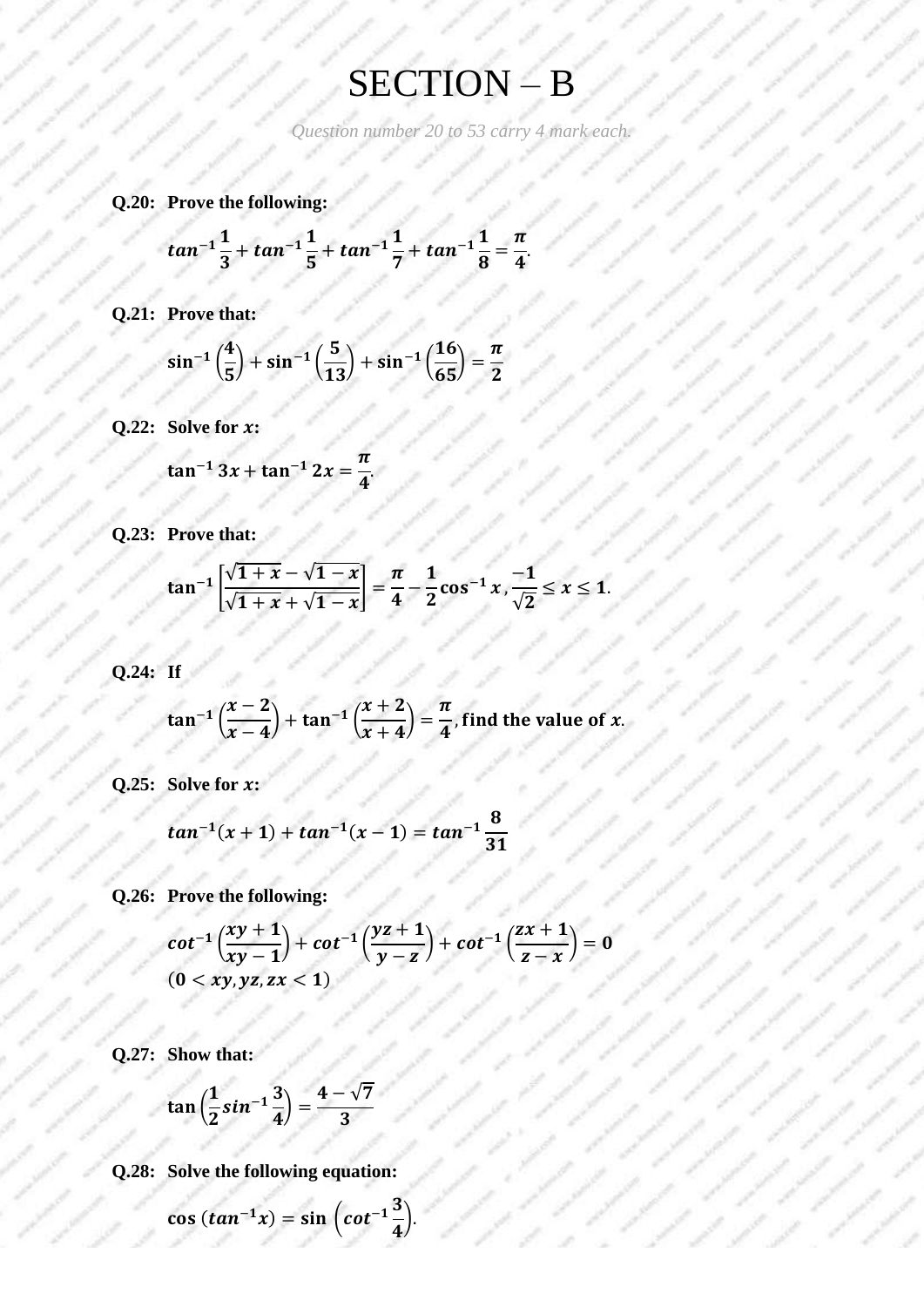**Q.29: Prove the following:**

$$
\cos\left(\sin^{-1}\frac{3}{5}+\cot^{-1}\frac{3}{2}\right)=\frac{6}{5\sqrt{13}}
$$

**Q.30: If** 

$$
\tan^{-1}\frac{x-3}{x-4}+\tan^{-1}\frac{x+3}{x+4}=\frac{\pi}{4},
$$

Then find the value of  $\chi$ .

**Q.31: Prove the following:**

$$
tan^{-1}\left(\frac{1}{3}\right) + tan^{-1}\left(\frac{1}{5}\right) + tan^{-1}\left(\frac{1}{7}\right) + tan^{-1}\left(\frac{1}{8}\right) = \frac{\pi}{4}
$$

**Q.32: Solve for :**

$$
\tan^{-1}\left(\frac{x-1}{x-2}\right) + \tan^{-1}\left(\frac{x+1}{x+2}\right) = \frac{\pi}{4}.
$$

**Q.33: Prove the following:** 

$$
\cot^{-1}\left(\frac{\sqrt{1+\sin x}+\sqrt{1-\sin x}}{\sqrt{1+\sin x}-\sqrt{1-\sin x}}\right)=\frac{x}{2}, x \in \left(0, \frac{\pi}{4}\right)
$$

Q.34: Solve for  $x$ :

 $2 \tan^{-1}(\cos x) = \tan^{-1}(2 \csc x).$ 

**Q.35: Prove the following:** 

$$
tan^{-1}x + tan^{-1}\left(\frac{2x}{1-x^2}\right) = tan^{-1}\left(\frac{3x-x^3}{1-3x^2}\right).
$$

**Q.36: Prove the following:**

$$
cos [tan^{-1}\{sin(cot^{-1}x)\}] = \sqrt{\frac{1+x^2}{2+x^2}}.
$$

**Q.37: Prove that:** 

$$
tan^{-1}\left[\frac{\sqrt{1+x}-\sqrt{1-x}}{\sqrt{1+x}+\sqrt{1-x}}\right]=\frac{\pi}{4}-\frac{1}{2}cos^{-1}x, -\frac{1}{\sqrt{2}}\leq x\leq 1.
$$

**Q.38: Solve the equation for** 

$$
\sin^{-1} x + \sin^{-1} (1 - x) = \cos^{-1} x
$$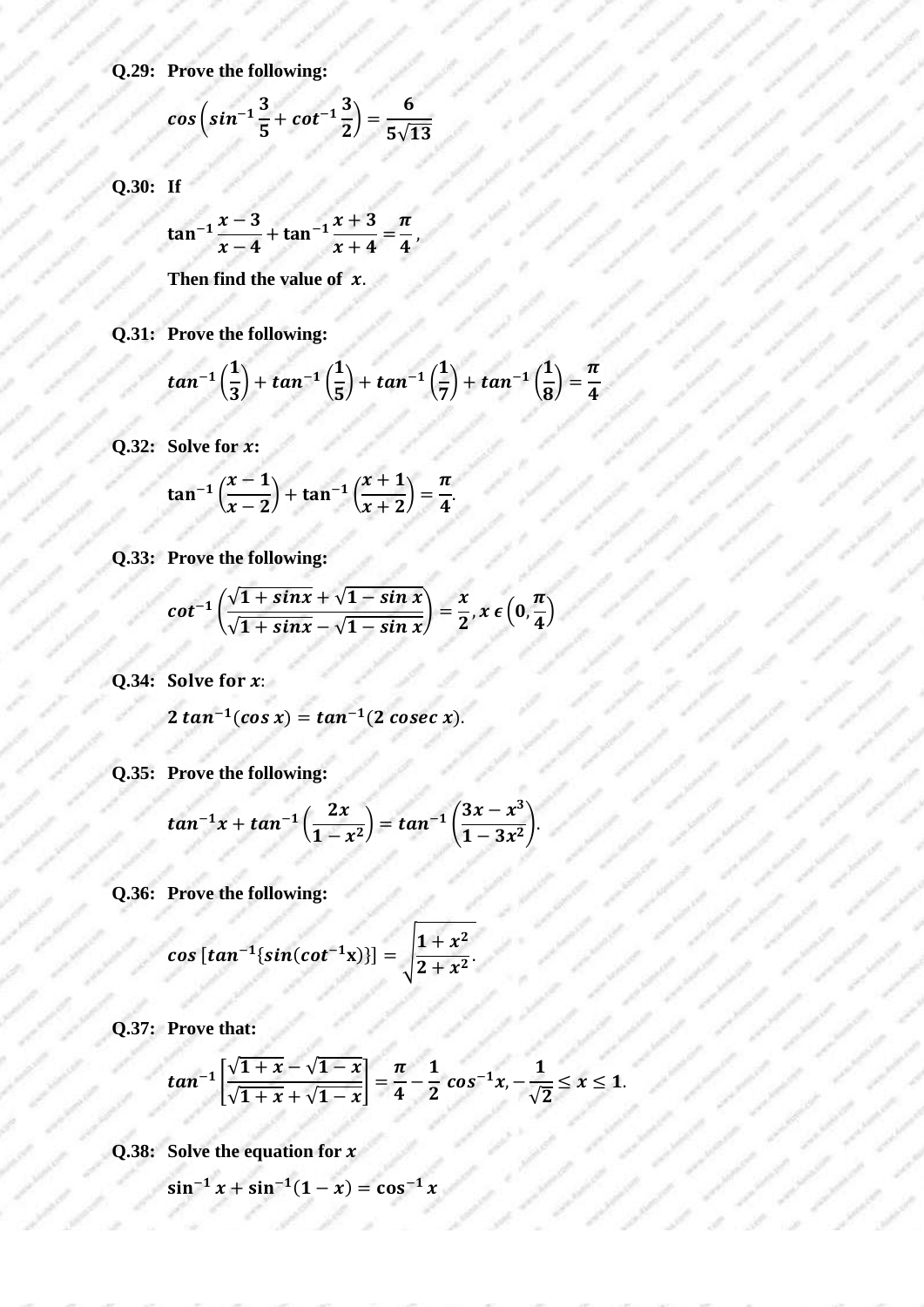**Q.39: If** 

$$
\cos^{-1}\frac{x}{a}+\cos^{-1}\frac{y}{b}=\alpha,
$$

**Prove that**

$$
\frac{x^2}{a^2}-2\frac{xy}{ab}\cos\alpha+\frac{y^2}{b^2}=\sin^2\alpha.
$$

**Q.40: Prove that**

$$
\tan\left\{\frac{\pi}{4} + \frac{1}{2}\cos^{-1}\frac{a}{b}\right\} + \tan\left\{\frac{\pi}{4} - \frac{1}{2}\cos^{-1}\frac{a}{b}\right\} = \frac{2b}{a}
$$

**Q.41: Prove the following:**

$$
\tan^{-1}\sqrt{x} = \frac{1}{2}\cos^{-1}\left(\frac{1-x}{1+x}\right), x \in (0,1)
$$

**Q.42: Prove the following:**

$$
\cos^{-1}\left(\frac{12}{13}\right) + \sin^1\left(\frac{3}{5}\right) = \sin^{-1}\left(\frac{56}{65}\right)
$$

**Q.43: Prove the following:**

$$
\cot^{-1}\left[\frac{\sqrt{1+\sin x}+\sqrt{1-\sin x}}{\sqrt{1+\sin x}-\sqrt{1-\sin x}}\right]=\frac{x}{2}, x\in\left(0,\frac{\pi}{4}\right)
$$

**Q.44: Find the value of:** 

$$
\tan^{-1}\left(\frac{x}{y}\right) - \tan^{-1}\left(\frac{x-y}{x+y}\right)
$$

**Q.45: Prove that:**

$$
tan^{-1}\left(\frac{cosx}{1+sinx}\right)=\frac{\pi}{4}-\frac{x}{2}, xe\left(-\frac{\pi}{2}, \frac{\pi}{2}\right).
$$

**Q.46: Prove that**

$$
sin^{-1}\left(\frac{8}{17}\right)+sin^{-1}\left(\frac{3}{5}\right)=cos^{-1}\left(\frac{36}{85}\right).
$$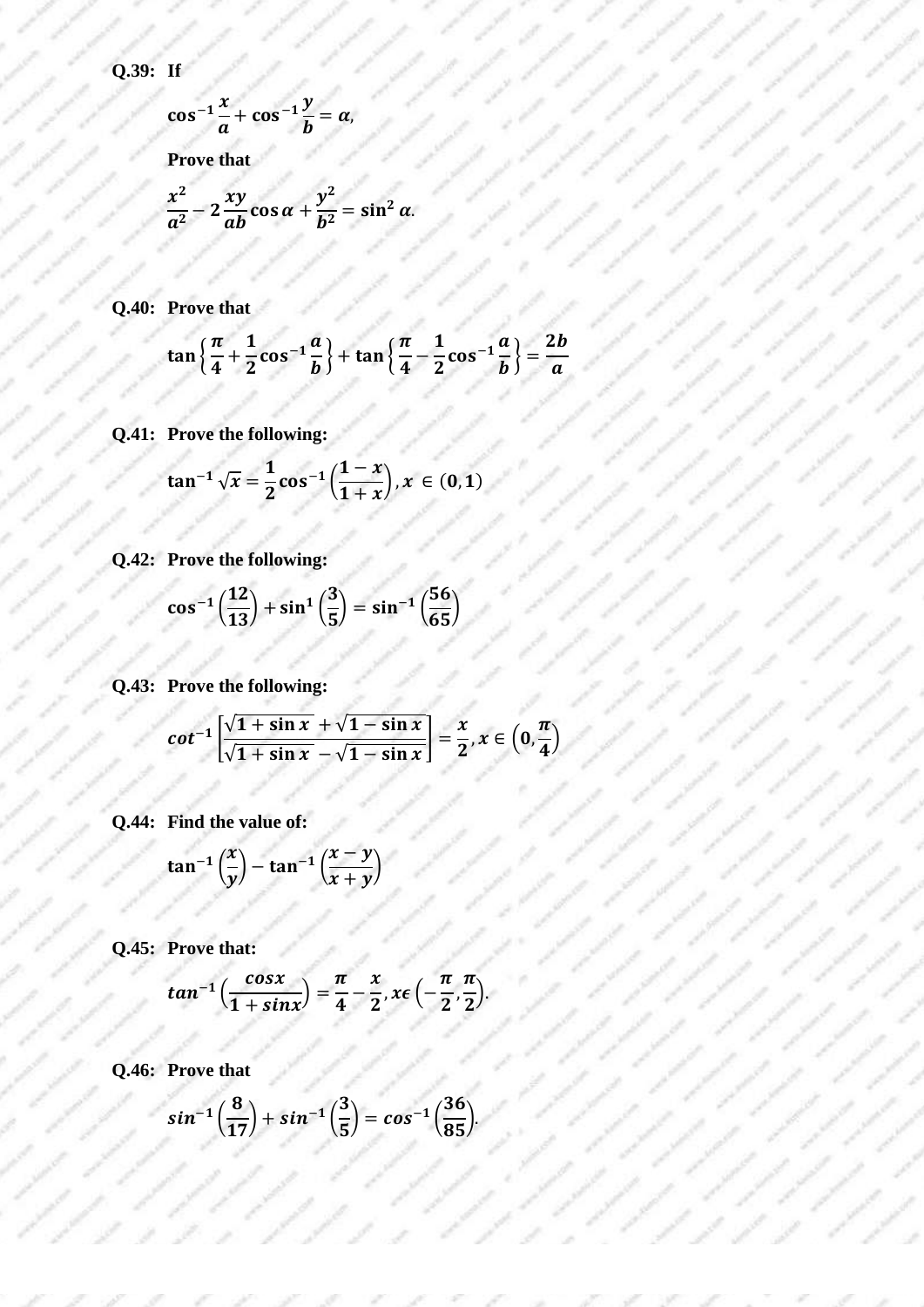**Q.47: Find the value of the following:**

$$
\tan\frac{1}{2}\left[\sin^{-1}\frac{2x}{1+x^2}+\cos^{-1}\frac{1-y^2}{1+y^2}\right],
$$
  

$$
|x|<1, y>0 \text{ and } xy<1.
$$

**Q.48: Prove that:**

$$
tan^{-1}\left(\frac{1}{2}\right) + tan^{-1}\left(\frac{1}{5}\right) + tan^{-1}\left(\frac{1}{8}\right) = \frac{\pi}{4}.
$$

**Q. 49: Prove that**

$$
\cot^{-1}\left(\frac{\sqrt{1+\sin x}+\sqrt{1-\sin x}}{\sqrt{1+\sin x}-\sqrt{1-\sin x}}\right)=\frac{x}{2}; x \in \left(0,\frac{\pi}{4}\right).
$$

**Q.50: Prove that** 

$$
2 \tan^{-1}\left(\frac{1}{5}\right) + \sec^{-1}\left(\frac{5\sqrt{2}}{7}\right) + 2 \tan^{-1}\left(\frac{1}{8}\right) = \frac{\pi}{4}.
$$

**Q.51:** If  $\sin[\cot^{-1}(x+1)] = \cos(\tan^{-1}x)$ , thenfind x.

### Q.52:

$$
(tan^{-1}x)^2 + (cot^{-1}x)^2 = \frac{5\pi^2}{8}
$$
, then find x.

**Q.53: Prove that:**

$$
tan^{-1}\frac{1}{5} + tan^{-1}\frac{1}{7} + tan^{-1}\frac{1}{3} + tan^{-1}\frac{1}{8} = \frac{\pi}{4}
$$

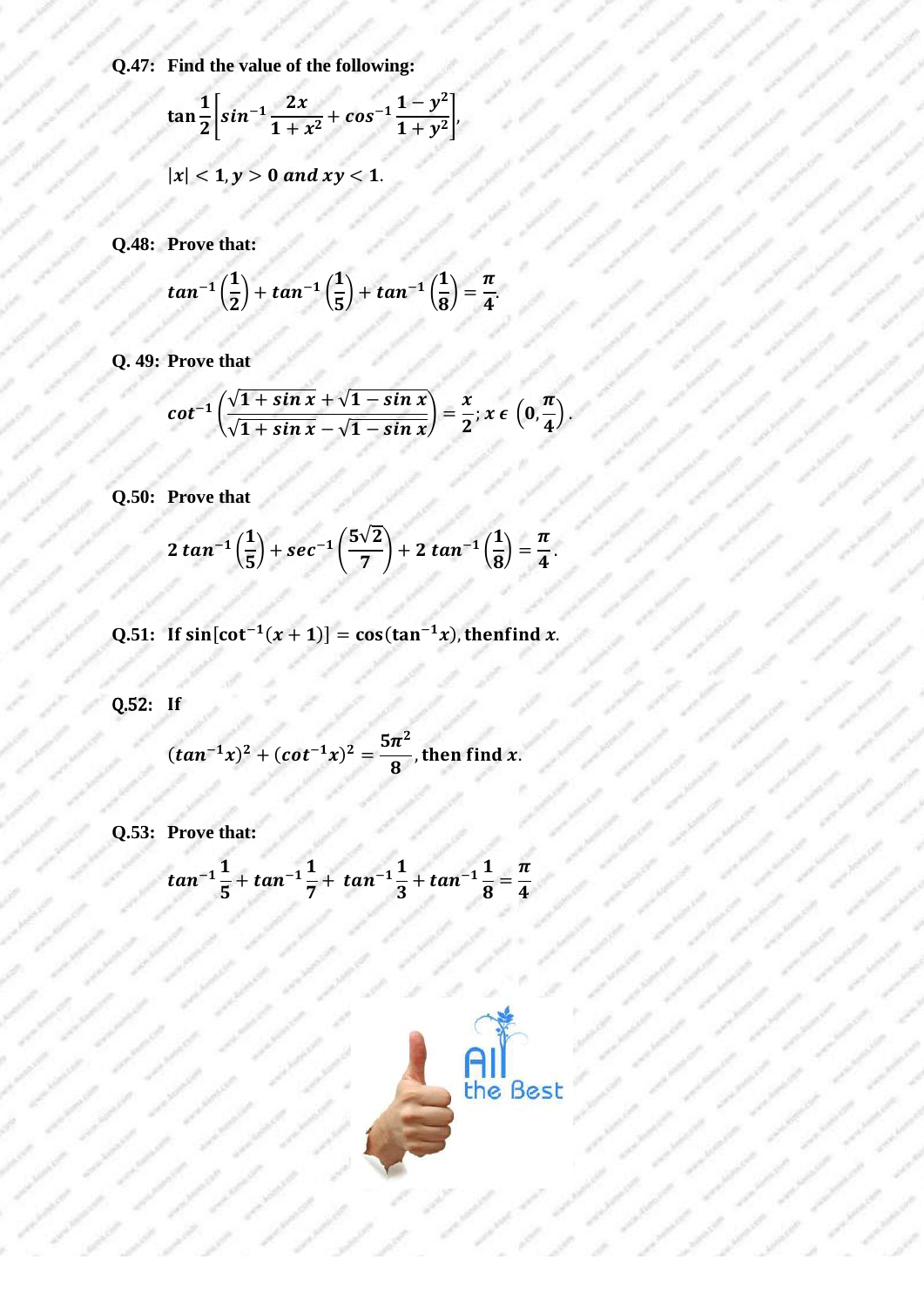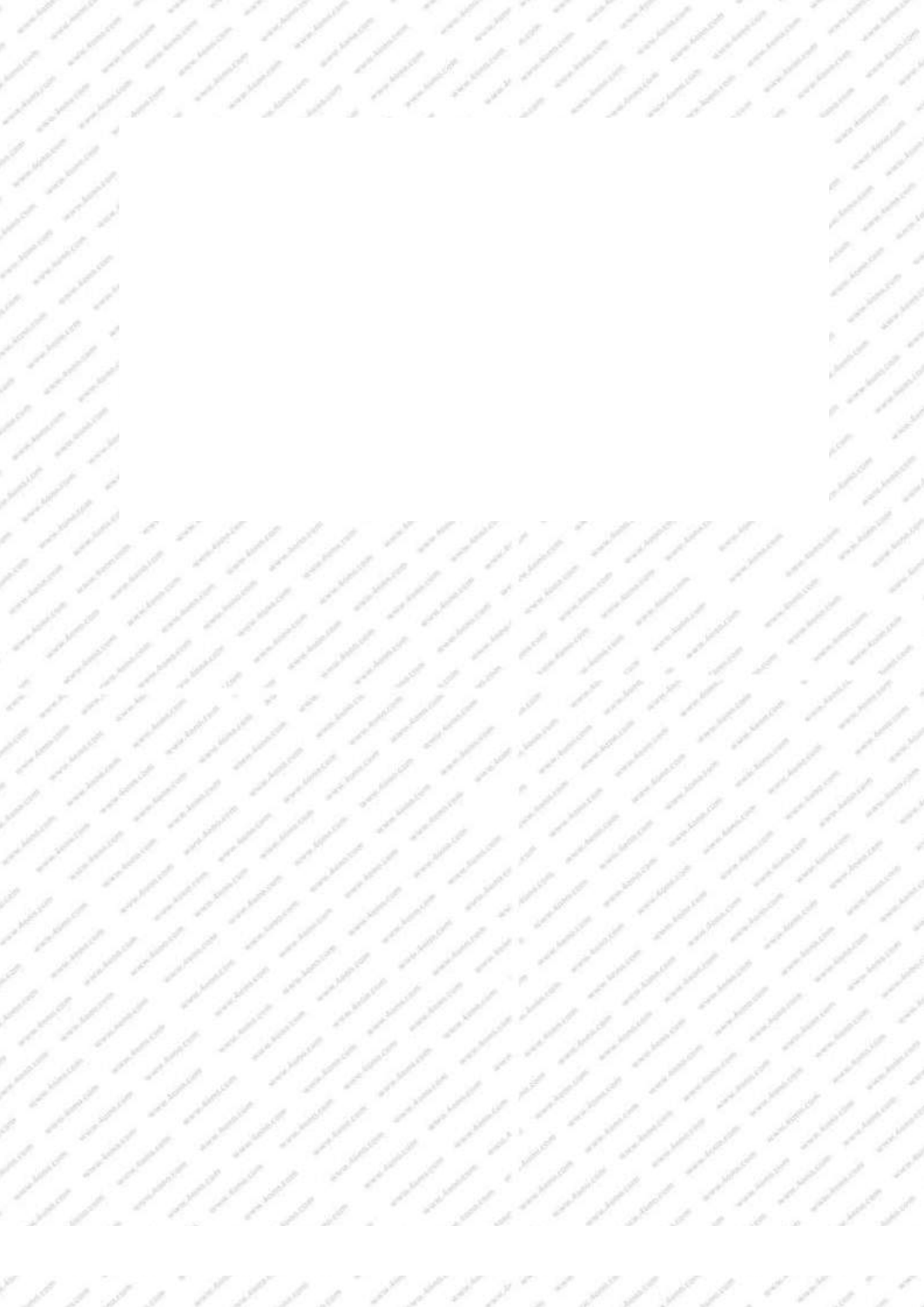### Previous Year, Practice Papers with solutions. GOVERDHAN VIDYAPEETH

CBSE 12th Mathematics Chapter 3 (Matrices) Important Questions Unsolved



マンファン アメノン・ノン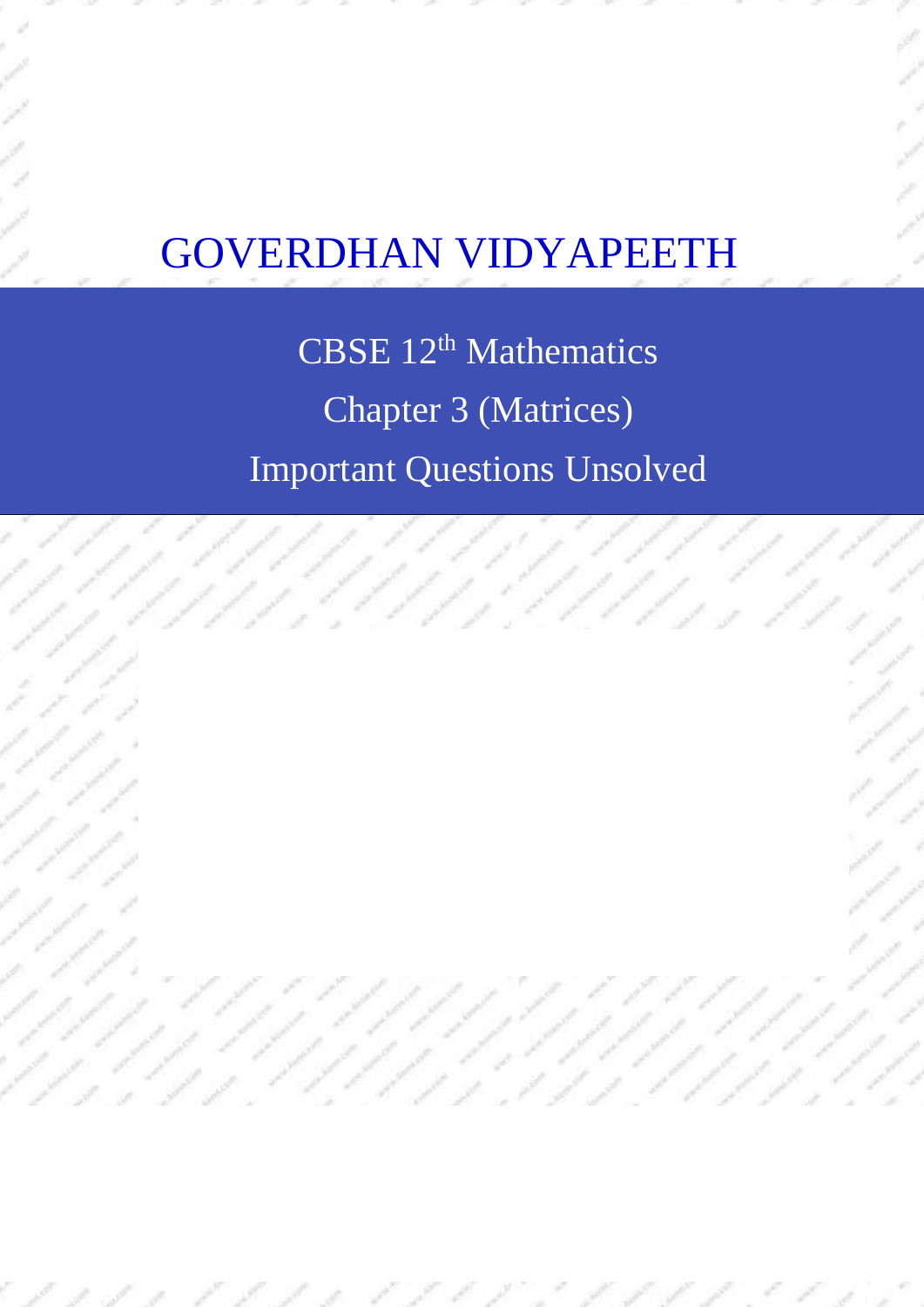# CBSE 12th Mathematics Chapter 3 (Matrices) Important Questions Unsolved

# SECTION - A

*Question number 1 to 31 carry 1 mark each.*

**Q.1:** Show that all the diagonal elements of a skew symmetric matrix are zero.

- **Q.2:** Find the value of  $x$  and  $y$  if:
	- $2\begin{bmatrix} 1 & 3 \\ 0 & 2 \end{bmatrix}$  $\begin{bmatrix} 1 & 3 \\ 0 & x \end{bmatrix} + \begin{bmatrix} y & 0 \\ 1 & 2 \end{bmatrix}$  $\begin{bmatrix} y & 0 \\ 1 & 2 \end{bmatrix} = \begin{bmatrix} 5 & 6 \\ 1 & 8 \end{bmatrix}$  $\begin{bmatrix} 1 & 8 \end{bmatrix}$
- **Q.3: If matrix A = [1 2 3], write AA', where A' is the transpose of matrix A.**

Q.4: If  $A = \begin{pmatrix} \cos \alpha & -\sin \alpha \\ \sin \alpha & \cos \alpha \end{pmatrix}$  $\begin{pmatrix} \cos \alpha & -\sin \alpha \\ \sin \alpha & \cos \alpha \end{pmatrix}$ , then for what value of  $\alpha$  is A an identity matrix

- Q. 5: If  $\begin{pmatrix} 1 & 2 \\ 2 & 4 \end{pmatrix}$  $\begin{pmatrix} 1 & 2 \\ 3 & 4 \end{pmatrix} \begin{pmatrix} 3 & 1 \\ 2 & 5 \end{pmatrix}$  $\begin{pmatrix} 3 & 1 \\ 2 & 5 \end{pmatrix} = \begin{pmatrix} 7 & 11 \\ k & 23 \end{pmatrix}$ , then write the value of k
- **Q.6:** For  $a \, 2 \times 2$  matrix,  $A = [a_{ij}]$ , whose elements are given by  $a_{ij} = i/j$ , write the value of  $a_{12}$ .

**Q.7:** For what value of *x*, the matrix  $\begin{bmatrix} 5-x & x+1 \\ 2 & 4 \end{bmatrix}$  $\begin{bmatrix} -\lambda & \lambda + 1 \\ 2 & 4 \end{bmatrix}$  is singular?

- **Q.8: If**  $\begin{pmatrix} 2 & 3 \\ 7 & 7 \end{pmatrix}$  $\binom{2}{5}$  $\binom{1}{-2}$  $\binom{-3}{4}$  $\begin{pmatrix} 1 & -3 \\ -2 & 4 \end{pmatrix} = \begin{pmatrix} -4 & 6 \\ -9 & x \end{pmatrix}$  $\begin{pmatrix} -4 & 0 \\ -9 & x \end{pmatrix}$ , write the value of *x*.
- **Q.9:** Simplify:  $\cos \theta$   $\begin{bmatrix} \cos \theta & \sin \theta \\ \sin \theta & \cos \theta \end{bmatrix}$  $[-\sin\theta \quad \cos\theta \quad \sin\theta] + \sin\theta \left[\begin{matrix} \sin\theta & -\cos\theta \ \cos\theta & \sin\theta \end{matrix}\right]$  $\begin{bmatrix} \cos \theta & \sin \theta \end{bmatrix}$

**Q.10: Find the value of a if**

 $\begin{bmatrix} a-b & 2a+c \\ 2a & b & 2a+d \end{bmatrix}$  $\begin{bmatrix} a-b & 2a+c \\ 2a-b & 3c+d \end{bmatrix} = \begin{bmatrix} -1 & 5 \\ 0 & 13 \end{bmatrix}$ 

Q.11: If  $\begin{bmatrix} 9 & -1 & 4 \\ 2 & 1 & 2 \end{bmatrix}$  $\begin{bmatrix} 9 & -1 & 4 \\ -2 & 1 & 3 \end{bmatrix} = A + \begin{bmatrix} 1 & 2 & -1 \\ 0 & 4 & 9 \end{bmatrix}$  $\begin{bmatrix} 1 & 2 \\ 0 & 4 \end{bmatrix}$ , then find the matrix A.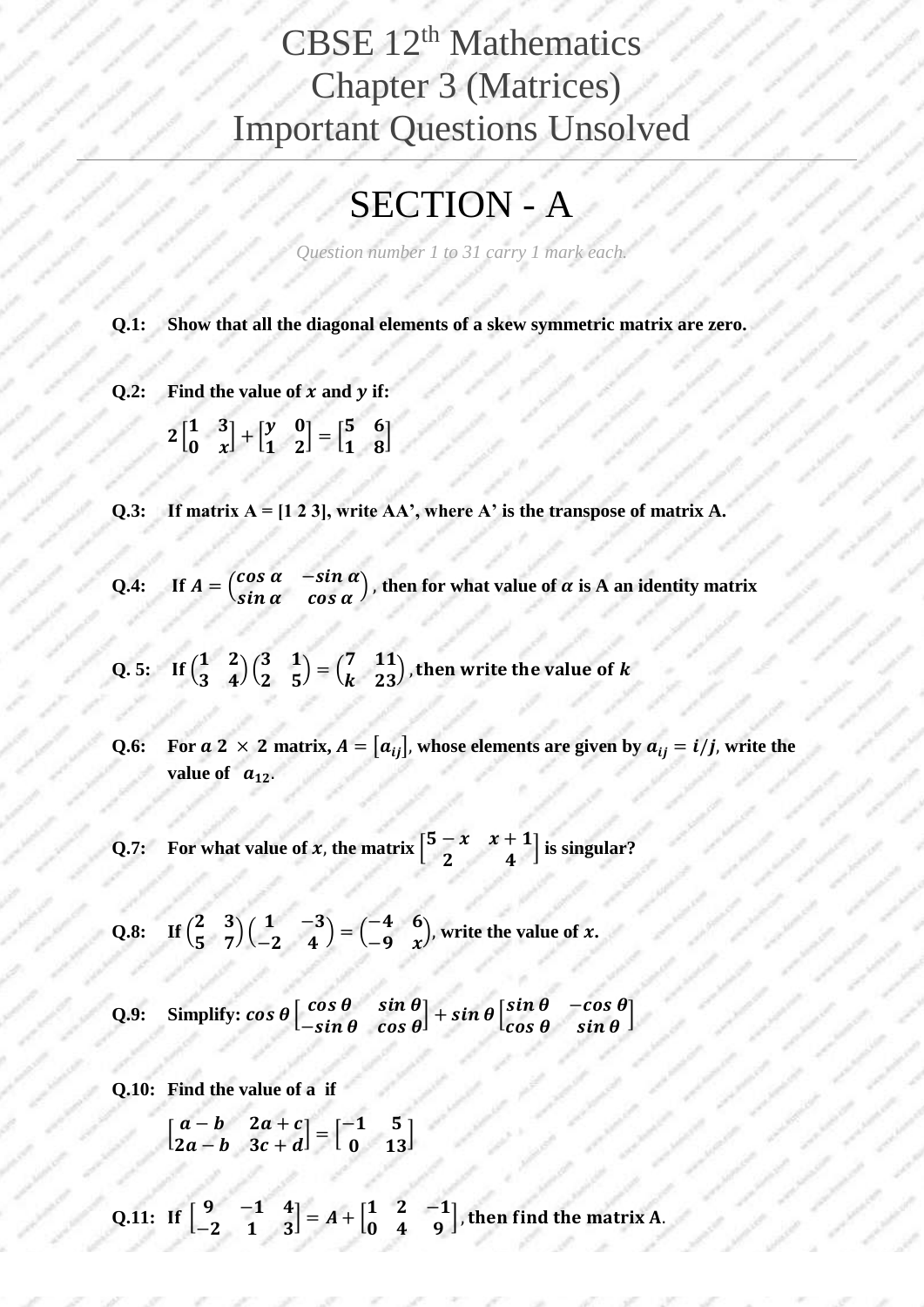Q.12: If 
$$
2\begin{bmatrix} 3 & 4 \\ 5 & x \end{bmatrix} + \begin{bmatrix} 1 & y \\ 0 & 1 \end{bmatrix} = \begin{bmatrix} 7 & 0 \\ 10 & 5 \end{bmatrix}
$$
, find  $(x - y)$ .

**Q.13: Solve the following matrix equation** 

for x:, 
$$
[x \t1].\begin{bmatrix} 1 & 0 \\ -2 & 0 \end{bmatrix} = 0.
$$

**Q.14:** If A is a square matrix such that  $A^2 = I$ , then find the simplified value of  $(A - I)^3 + (A - I)^3 - 7A.$ 

**Q.15: Matrix**  $A =$  $0 \t2b -2$  $3 \quad 1 \quad 3$  $3a \quad 3 \quad -1$ **is given to be symmetric, find values of a and b.** 

Q.16: If the matrix  $A =$ 0  $a -3$  $2 \t0 \t-1$  $b\quad 1\quad 0$ ] **Is skew symmetric, find the value of 'a' and 'b'.**

**Q.17: Given A** =  $\begin{bmatrix} 2 & -3 \\ 4 & 7 \end{bmatrix}$  $\begin{bmatrix} 2 & -3 \\ -4 & 7 \end{bmatrix}$ , compute A<sup>-1</sup> and show that  $2A^{-1} = 9I - A$ 

**Q.18:** If A is a skew-symmetric matrix of order 3, then prove that  $\det A = 0$ .

**Q.19: If**  $\begin{pmatrix} 2 & 3 \\ 7 & 7 \end{pmatrix}$  $\begin{pmatrix} 2 & 3 \\ 5 & 7 \end{pmatrix} \begin{pmatrix} 1 & -3 \\ -2 & 4 \end{pmatrix}$  $\begin{pmatrix} 1 & -3 \\ -2 & 4 \end{pmatrix} = \begin{pmatrix} -4 & 6 \\ -9 & x \end{pmatrix}$  $\begin{bmatrix} -4 & 0 \\ -9 & x \end{bmatrix}$ , write the value of *x*.

**Q.20: For what value of** *x,* **is the following matrix singular?**

$$
\begin{bmatrix} 3-2x & x+1 \\ 2 & 4 \end{bmatrix}
$$

**Q.21:** Find the value of  $x$ , if:

$$
\begin{pmatrix} 3x+y & -y \ 2y-x & 3 \end{pmatrix} = \begin{pmatrix} 1 & 2 \ -5 & 3 \end{pmatrix}.
$$

**Q.22: Write the adjoint of the following matrix:**

$$
\begin{pmatrix}2 & -1\\4 & 3\end{pmatrix}
$$

**Q.23: If a matrix has 5 elements, write all possible orders it can have.**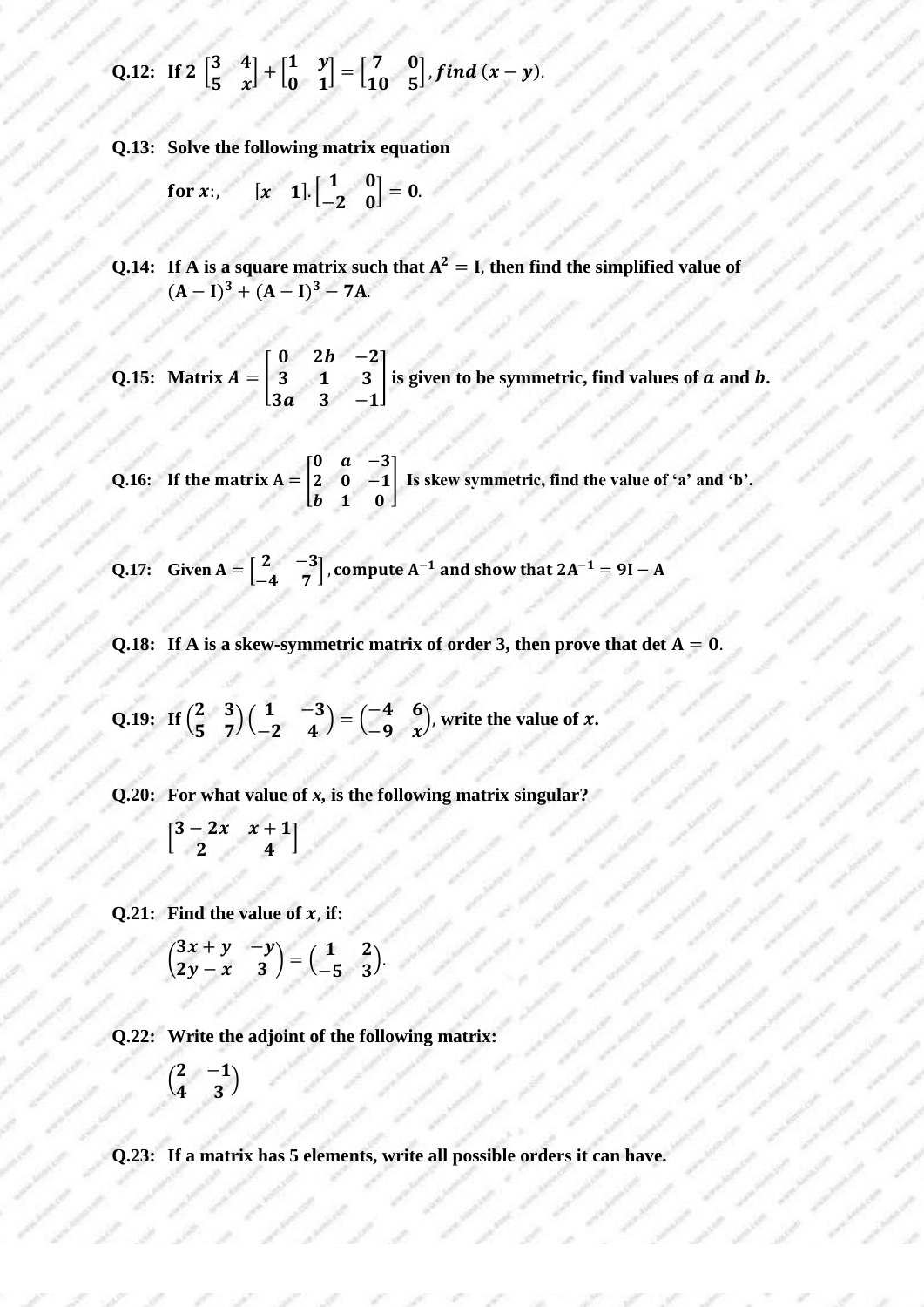**Q.24:** Find the value of  $x + y$  from the following equation:

$$
2\begin{bmatrix} x & 5 \\ 7 & y-3 \end{bmatrix} + \begin{bmatrix} 3 & -4 \\ 1 & 2 \end{bmatrix} = \begin{bmatrix} 7 & 6 \\ 15 & 14 \end{bmatrix}
$$

Q.25: If 
$$
A^T
$$
  $\begin{bmatrix} 3 & 4 \\ -1 & 2 \\ 0 & 1 \end{bmatrix}$  and  $B = \begin{bmatrix} -1 & 2 & 1 \\ 1 & 2 & 3 \end{bmatrix}$ . then find  $A^T - B^T$ 

**Q.26: For what value of** *x,* **is the matrix**

$$
A = \begin{bmatrix} 0 & 1 & -2 \\ -1 & 0 & 3 \\ x & -3 & 0 \end{bmatrix}
$$
 a skew - symmetric matrix ?

- **Q.27: If matrix**  $A = \begin{bmatrix} 1 \end{bmatrix}$  $-1$ −  $\left[\frac{-1}{1}\right]$  and  $A^2 = KA$ , I then write the value of k.
- Q.28: If A is a square matrix such that  $A^2 = A$ , then write the value of  $7A (I + A)^3$ , **where I is an identity matrix.**

.

**Q.29: If** [  $x-y$  z  $\begin{bmatrix} x-y & z \\ 2x-y & w \end{bmatrix} = \begin{bmatrix} -1 & 4 \\ 0 & 5 \end{bmatrix}$  $\begin{bmatrix} 1 & 4 \\ 0 & 5 \end{bmatrix}$ , find the value of  $x + y$ .

- **Q.30:** Use elementary column operation  $C_2 \rightarrow C_2 + 2C_1$  in the following matrix **equation:**
	- $\begin{pmatrix} 2 & 1 \\ 2 & 0 \end{pmatrix}$  $\begin{pmatrix} 2 & 1 \ 2 & 0 \end{pmatrix} = \begin{pmatrix} 3 & 1 \ 2 & 0 \end{pmatrix}$  $\begin{pmatrix} 3 & 1 \ 2 & 0 \end{pmatrix} \begin{pmatrix} 1 & 0 \ -1 & 1 \end{pmatrix}$  $\begin{pmatrix} 1 & 0 \\ -1 & 1 \end{pmatrix}$
- **Q.31:** Write the number of all possible matrices of order  $2 \times 2$  with each entry 1, 2 **or .**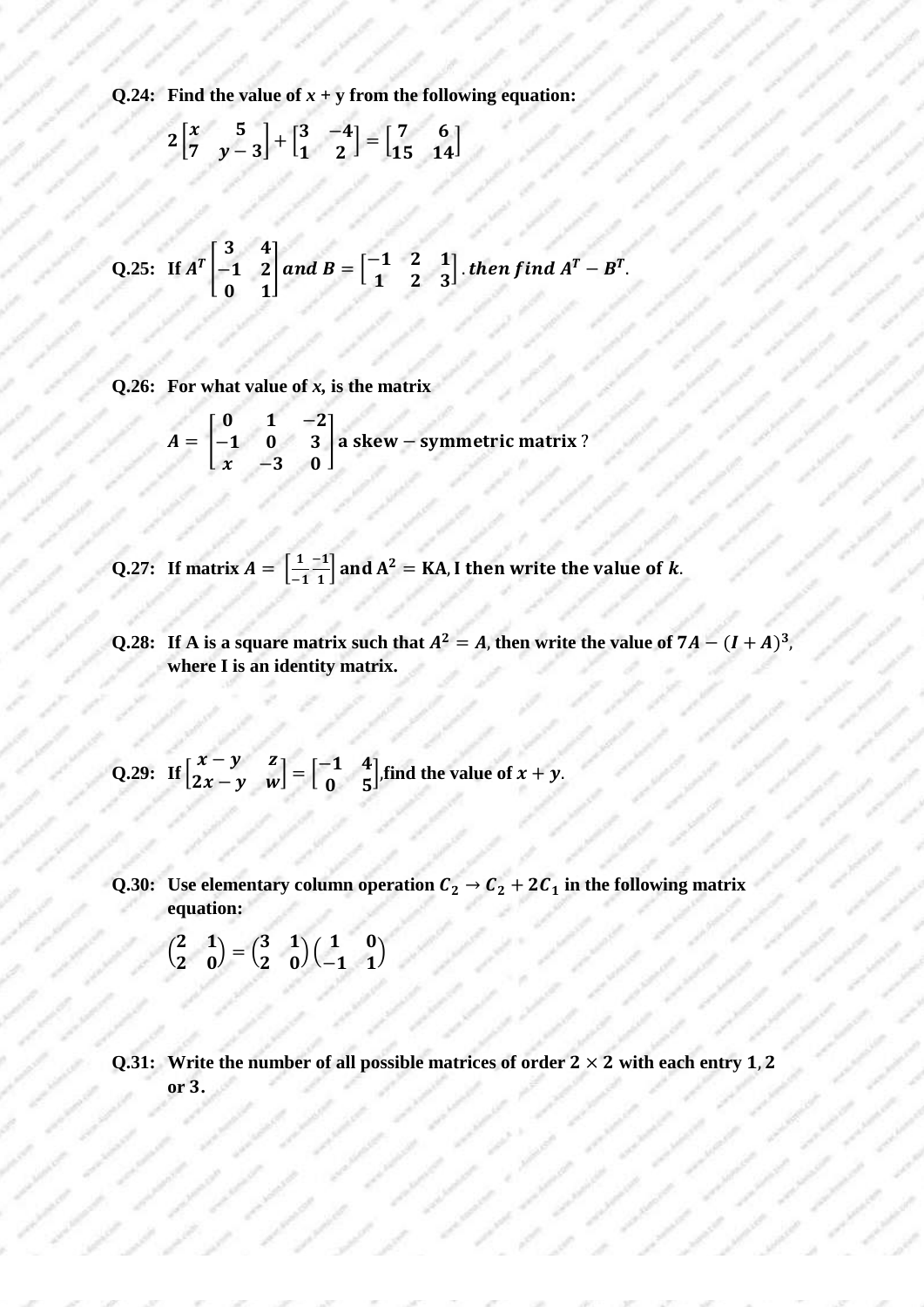# SECTION - B

*Question number 32 to 39 carry 4 mark each.*

Q.32: Let 
$$
A = \begin{pmatrix} 2 & -1 \\ 3 & 4 \end{pmatrix}
$$
,  $B = \begin{pmatrix} 5 & 2 \\ 7 & 4 \end{pmatrix}$ ,  $C = \begin{pmatrix} 2 & 5 \\ 3 & 8 \end{pmatrix}$ ,

Find a matrix D such that  $CD - AB = 0$ 

**Q.33:** Let  $A =$  $3\quad 2\quad 5$  $4$  1 3  $0\t6\t7$ ]**. Express A as sum of two matrices such that one is symmetric and other is skew symmetric.**

**Q.34:** IF  $A =$  $1\quad 2\quad 2$ 2 1 2  $2 \quad 2 \quad 1$  $\vert$ , verify that  $A^2 - 4A - 5I = 0.$ 

**Q.35: Using elementary row operations, find the inverse of the following matrix:**

 $\begin{pmatrix} 2 & 5 \\ 1 & 2 \end{pmatrix}$  $\begin{pmatrix} 2 & 3 \\ 1 & 3 \end{pmatrix}$ 

Q.36: If 
$$
A = \begin{pmatrix} 2 & 0 & 1 \\ 2 & 1 & 3 \\ 1 & -1 & 0 \end{pmatrix}
$$
 find  $A^2 - 5A + 4I$ 

and hence find a matrix x such that  $A^2 - 5A + 4I + X = 0$ .

]

Q.37: If 
$$
A = \begin{bmatrix} 1 & 1 & 3 \\ 0 & -1 & 4 \\ -2 & 2 & 1 \end{bmatrix}
$$
, find  $(A')^{-1}$ 

**Q.38: Find matrix A such that**

|                                        |   | $-11$                                                                             | $\lceil -1 \rceil$ | $-8$ |
|----------------------------------------|---|-----------------------------------------------------------------------------------|--------------------|------|
| $\begin{bmatrix} 2 \\ 1 \end{bmatrix}$ |   | $\begin{bmatrix} 0 & A \\ \end{bmatrix} = \begin{bmatrix} 1 & A \\ \end{bmatrix}$ |                    | $-2$ |
| $\lfloor -3 \rfloor$                   | 4 |                                                                                   | $\sqrt{9}$         | 22   |

**Q.39: Express the following matrix as the sum of a symmetric and a skew symmetric matrix, and verify your result:** 

.

(  $3 -2 -4$  $3 -2 -5$  $-1$  1 2 )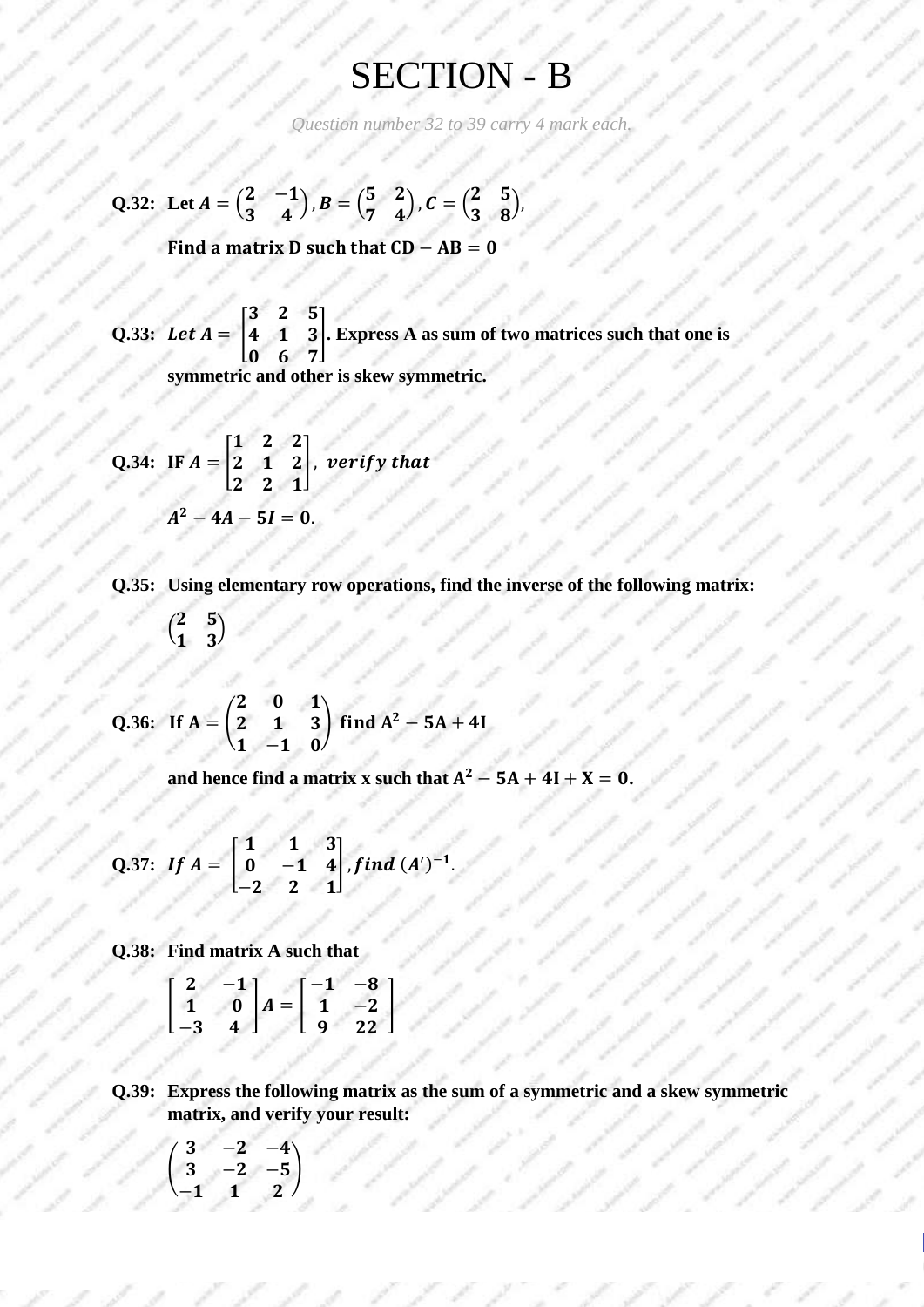# SECTION - C

*Question number 40 to 46 carry 6 mark each.*

**Q.40: Using elementary transformations, find the inverse of the matrix.**

(  $1 \quad 3 \quad -2$  $-3$  0  $-1$  $2 \quad 1 \quad 0$ )

**Q.41: Using elementary operations, find the inverse of the following matrix:**

|                                    | 1              |                                        |
|------------------------------------|----------------|----------------------------------------|
| $\Big\lceil\frac{-1}{1}\Big\rceil$ | $\overline{2}$ | $\begin{bmatrix} 2 \\ 3 \end{bmatrix}$ |
| l 3                                | 1              | $\overline{1}$                         |

**Q.42: Using elementary transformations, find the inverse of the matrix** 

$$
A = \begin{pmatrix} 8 & 4 & 3 \\ 2 & 1 & 1 \\ 1 & 2 & 2 \end{pmatrix}
$$
 and use it to solve the following system of linear equation:  

$$
8x + 4y + 3z = 19
$$

$$
2x + y + z = 5
$$

$$
x + 2y + 2x = 7
$$

**Q.43: Using elementary row transformations, find the inverse of the matrix**

|                                            |      | $\mathbf{2}^{\prime}$ |                                              |  |
|--------------------------------------------|------|-----------------------|----------------------------------------------|--|
| $A = \begin{bmatrix} 1 \\ 2 \end{bmatrix}$ |      | 5 <sup>5</sup>        | $\begin{bmatrix} 3 \\ 7 \\ -5 \end{bmatrix}$ |  |
|                                            | $-2$ | $-4$                  |                                              |  |

**Q.44: Using elementary transformations, find the inverse of the following matrix:**

| $\perp$      | 2  | 3 ]            |
|--------------|----|----------------|
| $\mathbf{2}$ | 5  | $\overline{7}$ |
| $1 - 2$      | -4 | $-5$           |

**Q.45: Obtain the inverse of the following matrix using elementary operations;**

| $A = \begin{bmatrix} 3 \\ 2 \end{bmatrix}$ |                | 0 |                                         |
|--------------------------------------------|----------------|---|-----------------------------------------|
|                                            |                | 3 | $\begin{bmatrix} -1 \\ 0 \end{bmatrix}$ |
|                                            | $\overline{0}$ | 4 | 1 <sup>1</sup>                          |

**Q.46: Find the inverse of the following matrix using elementary operations:**

$$
A = \begin{pmatrix} 1 & 2 & -2 \\ -1 & 3 & 0 \\ 0 & -2 & 1 \end{pmatrix}
$$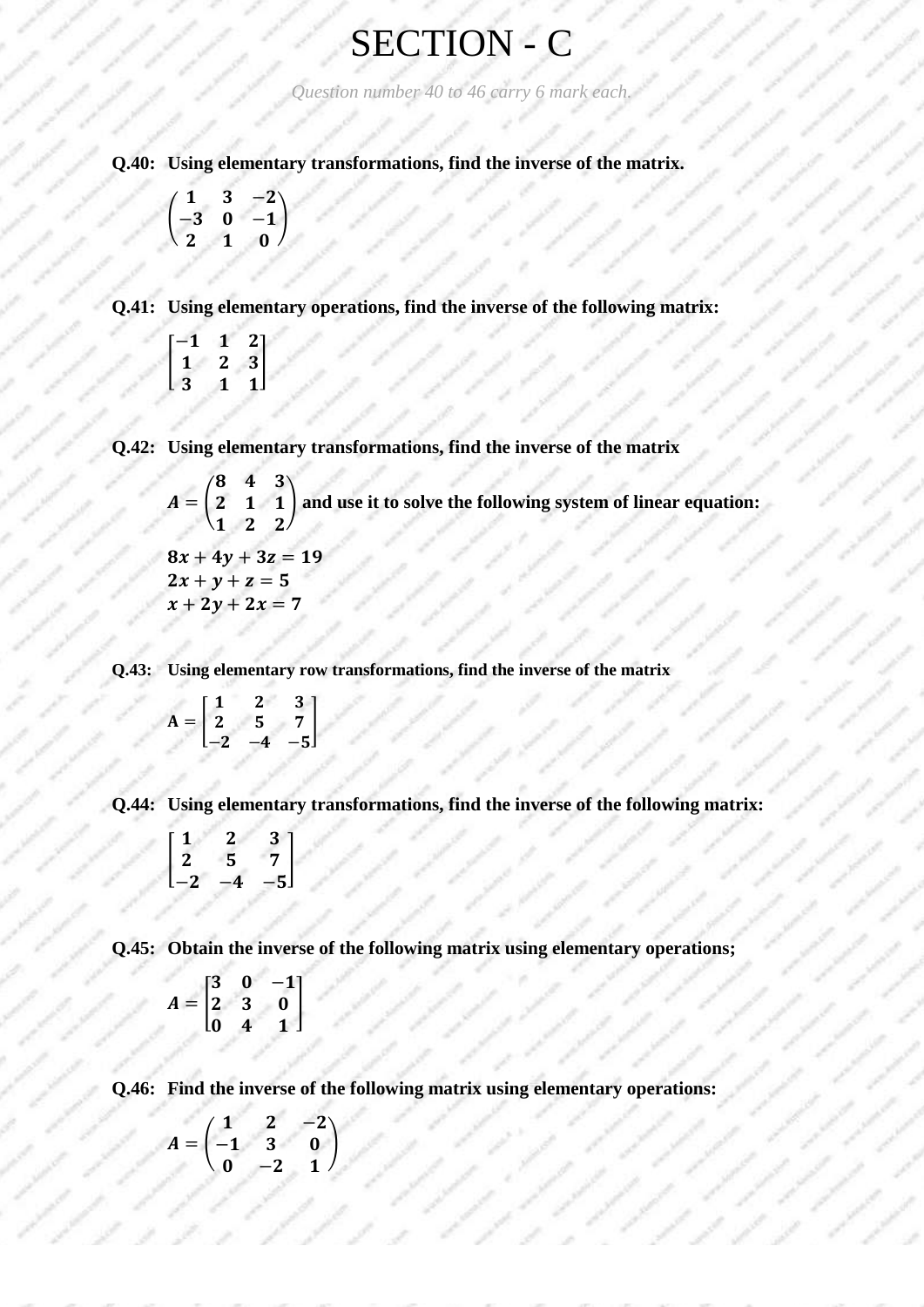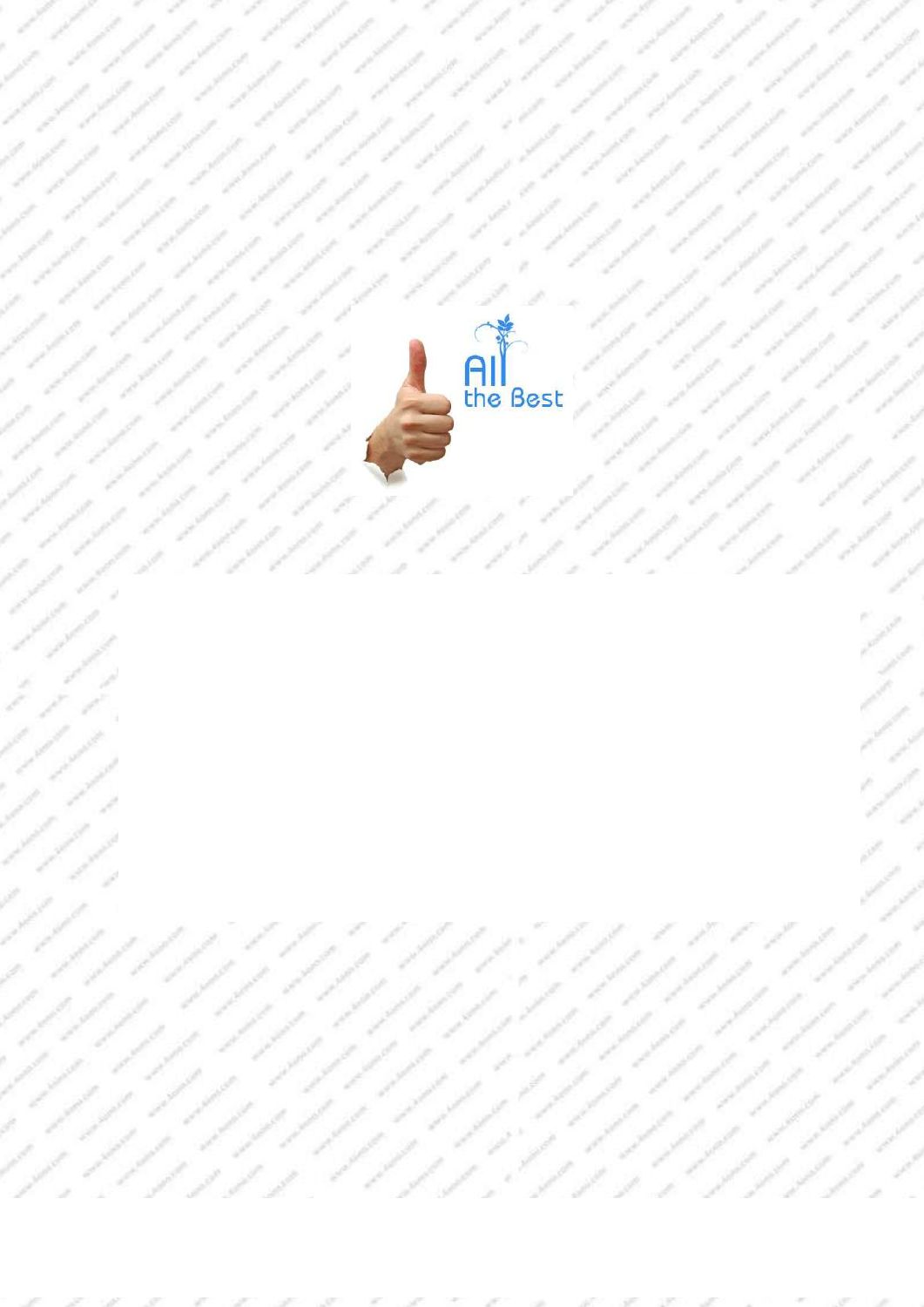# GOVERDHAN VIDYAPEETH

CBSE 12th Mathematics Chapter 4 (Determinants) Important Questions Unsolved

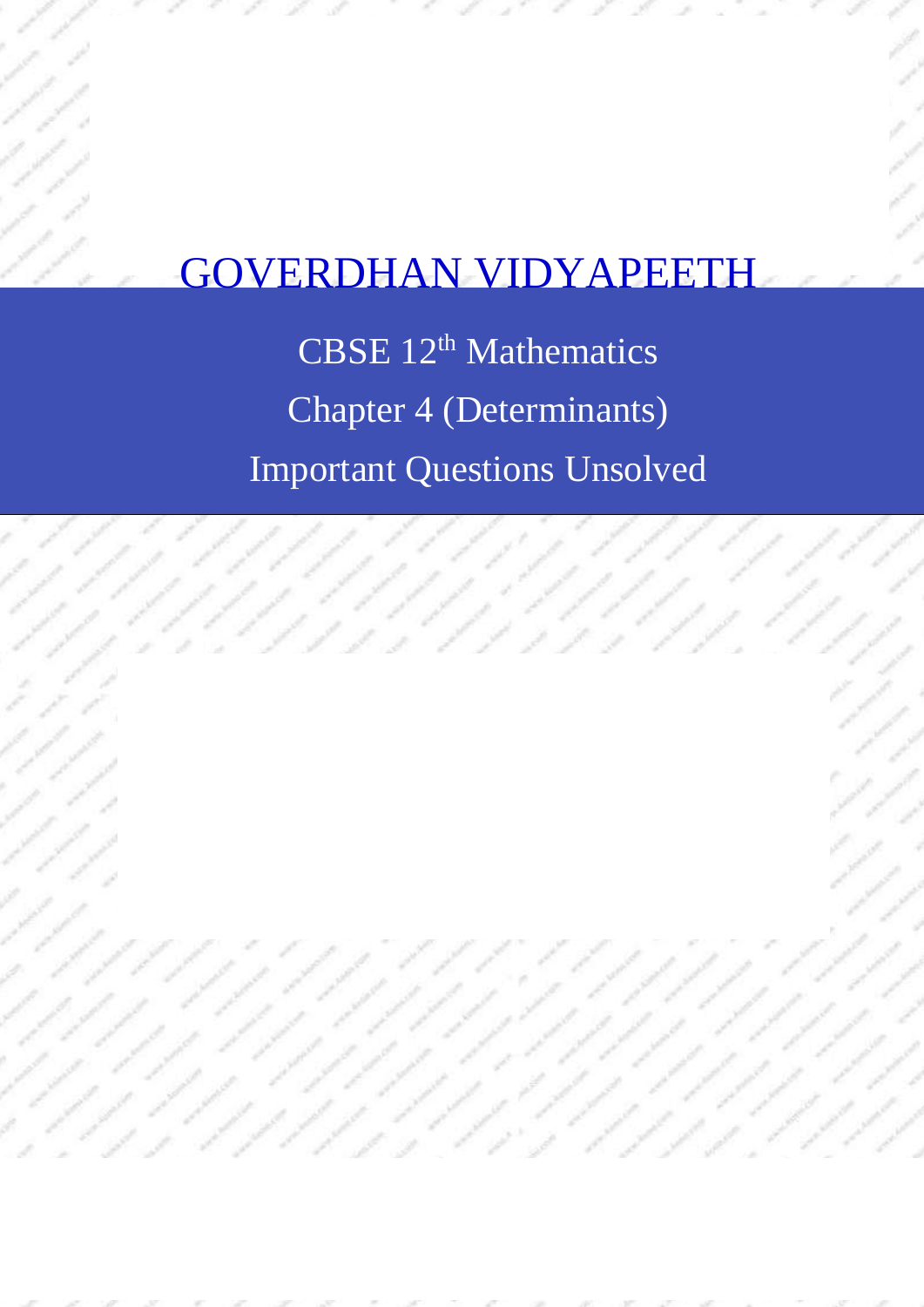# CBSE 12<sup>th</sup> Mathematics Chapter 4 (Determinants) Important Questions Unsolved

# SECTION - A

*Question number 1 to 23 carry 1 mark each.*

Q.1. **If**  $A_{ij}$  is the cofactor of the  $a_{ij}$  of the determinant.

|  $2 -3$  5  $6 \t 0 \t 4$  $1 \quad 5 \quad -7$ the value of  $a_{32}A_{32}$ .

**Q.2.** If A is a  $3 \times 3$  invertible matrix, then what will be the value of k if  $\det(A^{-1}) = (\det A)^k$ .

Q.3. **If**  $A_{ij}$  is the cofactor of the  $a_{ij}$  of the determinant.

- |  $2 -3$  5  $\begin{array}{ccccc}\n6 & 0 & 4\n\end{array}$  $1 \quad 5 \quad -7$ the value of  $a_{32}A_{32}$ .
- Q. 4. Evaluate:  $\begin{vmatrix} a+ib & c+id \\ -c+id & a-ib \end{vmatrix}$

Q. 5. Find the co-factor of  $a_{12}$  in the following:

|  $2 -3 - 5$  $6 \t0 \t4$  $1\quad 5\quad -7$ |

**Q.6. Write the value of:** 

$$
\Delta = \begin{vmatrix} x+y & y+z & z+x \\ z & x & y \\ -3 & -3 & -3 \end{vmatrix}
$$

**Q.7. If**  $x \in N$  and  $\begin{vmatrix} x+3 & -2 \\ -3x & 2x \end{vmatrix} = 8$ , then find the value of  $x$ .

**Q.8. Write the value of the determinant:** 

|  $2 \quad 3 \quad 4$  $5\quad 6\quad 8$  $6x$   $9x$   $12x$ |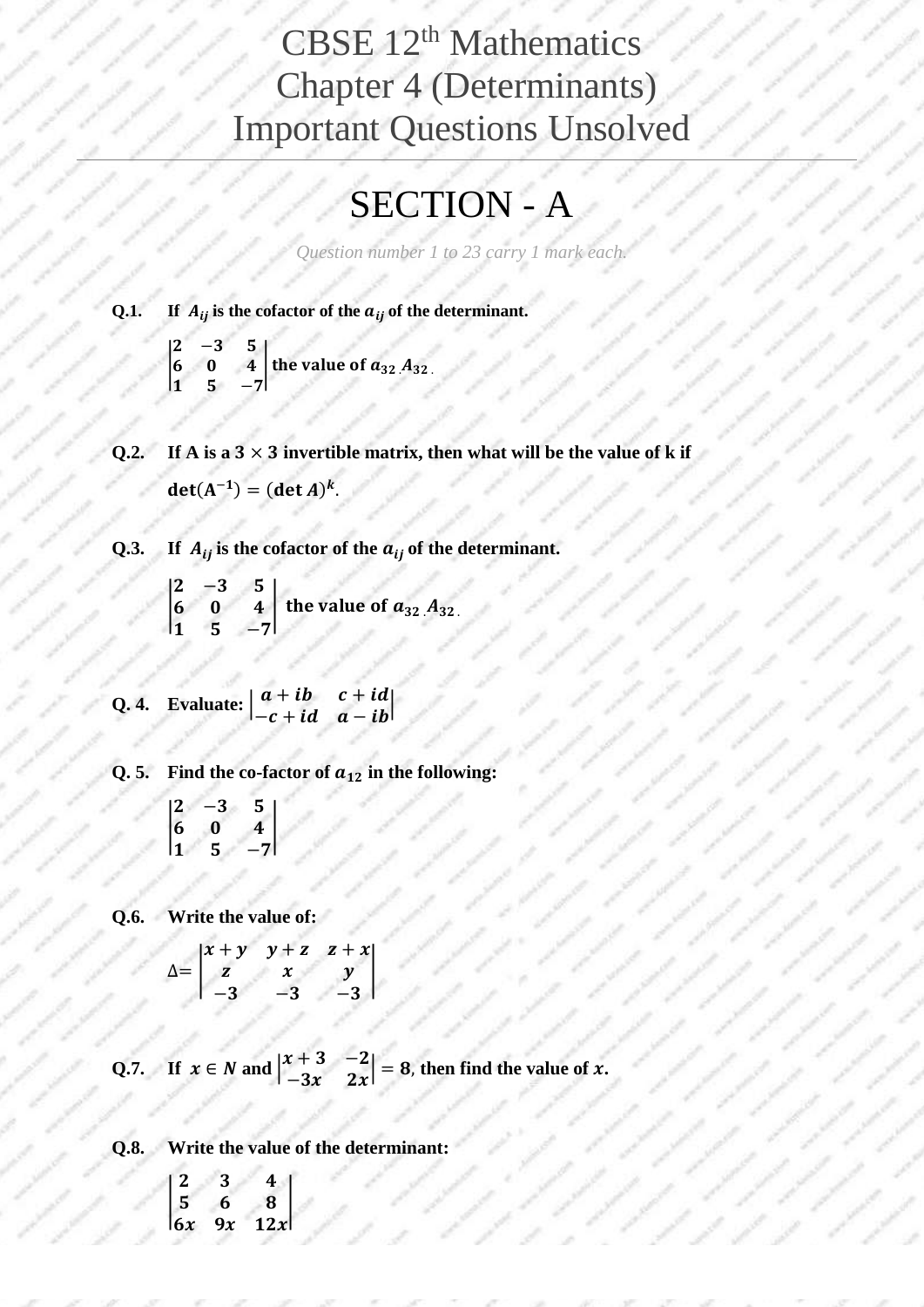### **Q.9.** If A is an invertible matrix of order 3 and  $|A| = 5$ , then find  $|adj. A|$ .

- **Q. 10. What is the value of the determinant:** 
	- |  $0\quad 2\quad 0$  $2 \quad 3 \quad 4$  $4\quad 5\quad 6$ | ?

**Q.11. If**  $∆=$  |  $5\quad 3\quad 8$ 2 0 1  $1\quad 2\quad 3$ , write the minor of the element  $a_{23}$ .

Q. 12. If  $\begin{vmatrix} x+1 & x-1 \\ 1 & 2 & x+2 \end{vmatrix}$  $\begin{vmatrix} x+1 & x-1 \\ x-3 & x+2 \end{vmatrix} = \begin{vmatrix} 4 & -1 \\ 1 & 3 \end{vmatrix}$  $\begin{bmatrix} 1 & -1 \\ 1 & 3 \end{bmatrix}$ , then write the value of x.

**Q. 13.** Write the element  $a_{23}$  of a 3  $\times$  3 matrix  $A = (a_{ij})$  whose elements  $a_{ij}$  are given by:  $a_{ij} =$  $|i - j|$  $\overline{c}$ .

**Q.14. Find the maximum value of** 

|  $1 \quad 1 \quad 1$  $1 + \sin \theta$  1  $1 \quad 1 \quad 1 + \cos \theta$ |

**Q15:** If for any  $2 \times 2$  square matrix **A**,  $A(ad \, \mathbf{i} \, \mathbf{A}) = \begin{bmatrix} 8 & 0 \\ 0 & 8 \end{bmatrix}$  $\begin{bmatrix} 0 & 0 \\ 0 & 8 \end{bmatrix}$ , then write the value of  $|A|$ .

Q.16. If A is an invertible matrix of order 3 and  $|A| = 5$ , then find  $|adj. A|$ .

**Q.17. Write the value of the following determinant:** 

|  $a - b$   $b - c$   $c - a$  $b - c$   $c - a$   $a - b$  $c - a$   $a - b$   $b - c$ |.

- **Q.18.** Find the value of  $x$  from the following
	- $\begin{vmatrix} x & 4 \\ 2 & 2x \end{vmatrix} = 0.$

**Q.19.** A is a square matrix of order 3 and  $|A|=7$ . Write the value of  $|adj A|$ .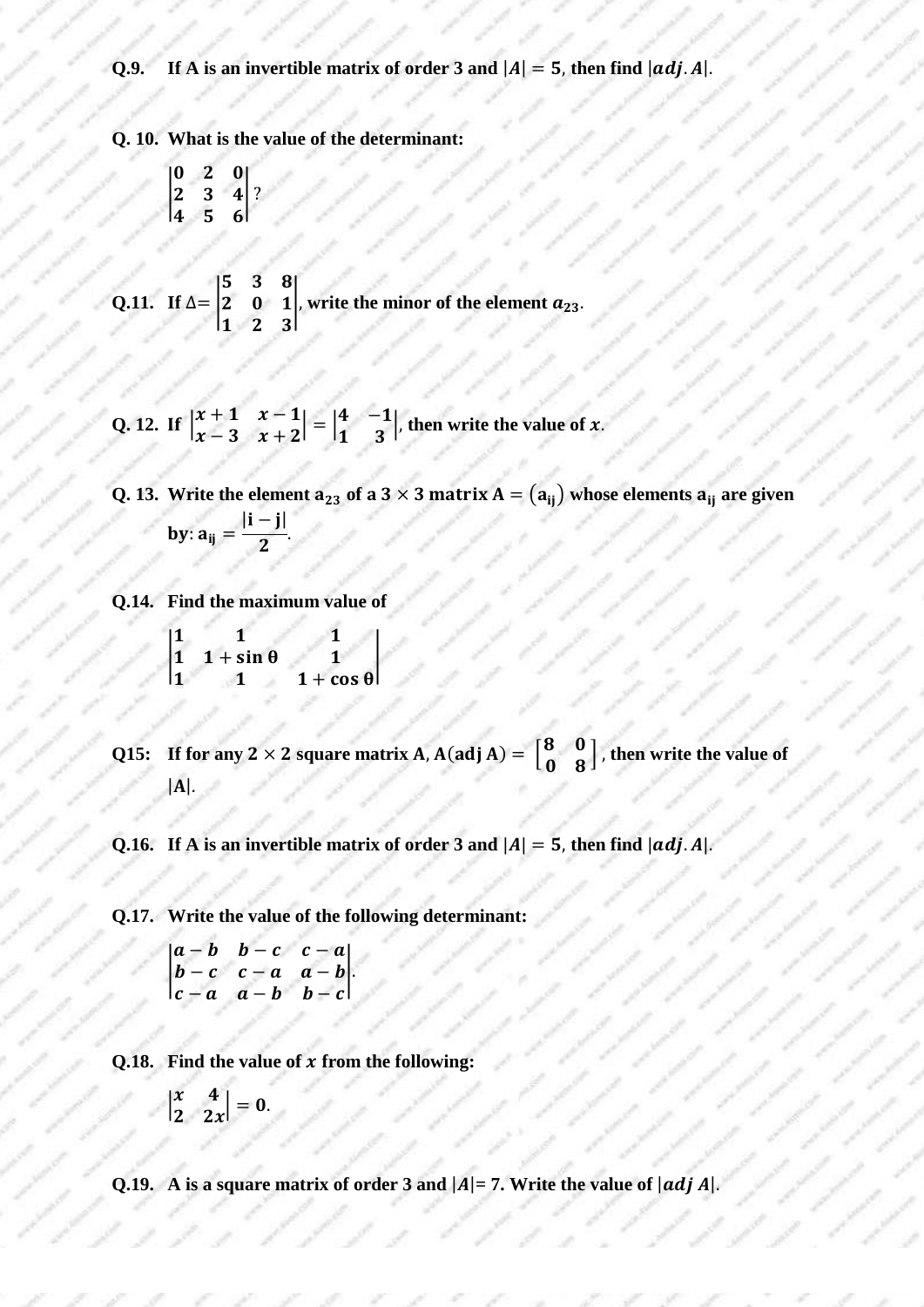**Q.20. Evaluate:** |  $cos 15^o$   $sin 15^o$  $\begin{vmatrix} \cos 15 & \sin 15 \\ \sin 75^{\circ} & \cos 75^{\circ} \end{vmatrix}$ .

**Q21.** If  $A = \begin{bmatrix} 2 & 3 \\ 1 & 3 \end{bmatrix}$  $\begin{bmatrix} 2 & 3 \\ 5 & -2 \end{bmatrix}$ , write  $A^{-1}$  in terms of A.

**Q.22.** Let A be a square matrix of order  $3 \times 3$ . Write the value of  $|2A|$ , where  $|A|=4$ .

**Q.23.** If  $\begin{bmatrix} 3x & 7 \\ 2 & 4 \end{bmatrix}$  $\begin{vmatrix} 3x & 7 \\ -2 & 4 \end{vmatrix} = \begin{vmatrix} 8 & 7 \\ 6 & 4 \end{vmatrix}$  $\begin{bmatrix} 6 & 4 \end{bmatrix}$ , find the value of *x*.

# SECTION - B

*Question number 1 to 6 carry 4 mark each.*

- **Q.24. A trust invested some money in two type of bonds. The first bond pays 10% interest and second bond pays 12% interest. The trust received Rs 2,800 as interest. However, if trust had interchanged money in bonds, they would have got Rs 100 as interest. Using matrix method find the amount invested by the trust. Interest received on this amount will be given to Helpage India as donation. Which value is reflected in this questions?**
- **Q.25. Using properties of determinants, prove the following:**

|  $a^2$  bc  $ac+c^2$  $a^2 + ab$   $b^2$  ac ab  $b^2$   $c^2$  $= 4a^2b^2c^2$ 

**Q.26. Find the adjoint of the matrix**

$$
A = \begin{pmatrix} -1 & -2 & -2 \\ 2 & 1 & -2 \\ 2 & -2 & 1 \end{pmatrix}
$$

 $A. (adj A) = |A| I_3$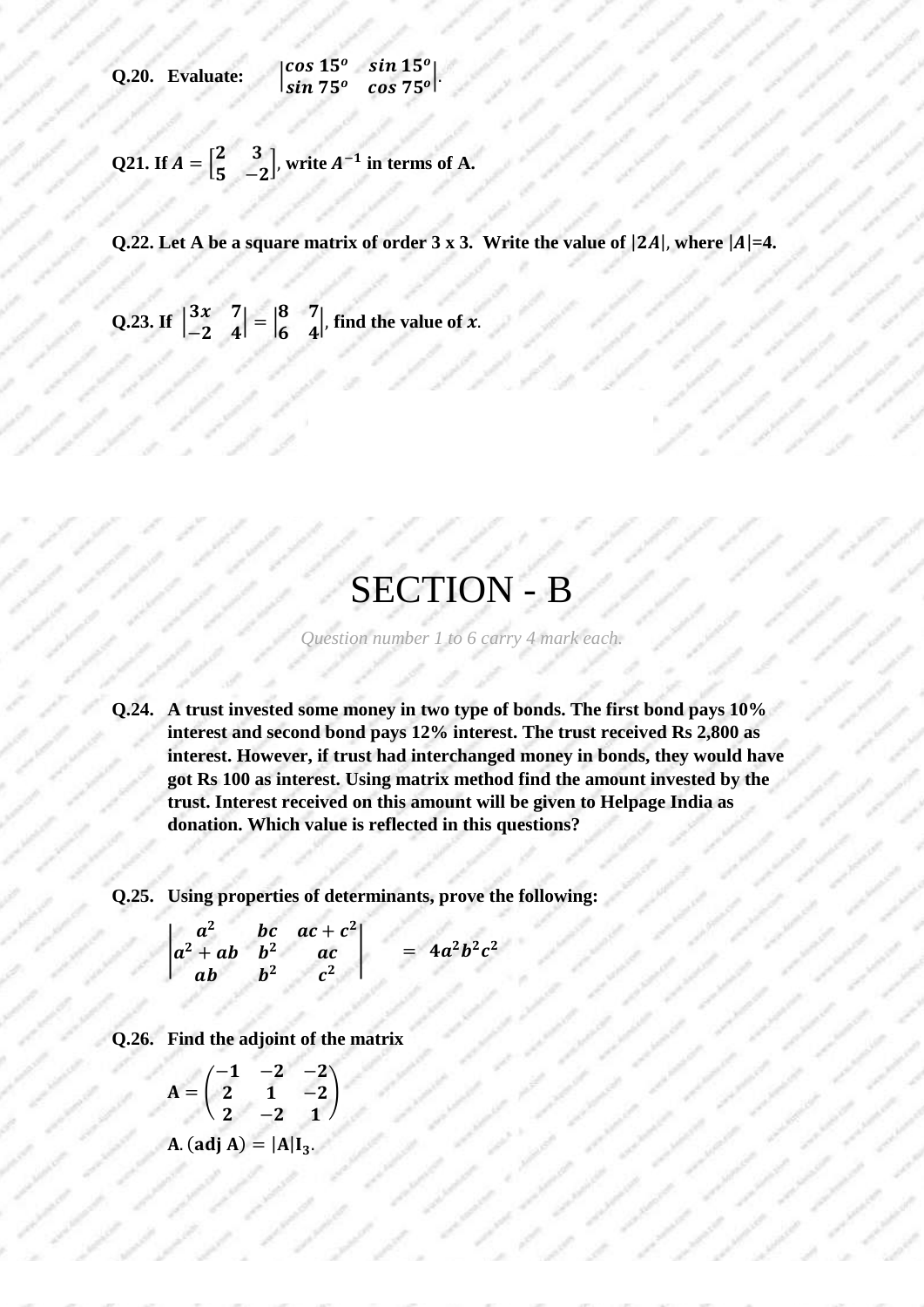**Q.27. Using properties of determinants, prove that:**

 $\begin{vmatrix} 5x + 4y & 4x & 2x \\ 10x + 8y & 8x & 3x \end{vmatrix} = x$  $x + y$  x x  $5x + 4y + 4x + 2x = x^3$ 

**Q.28. Using properties of determinants, prove the following:**

|  $x + y + x + 2y$  $x + 2y$  x  $x + y$  $x + y$   $x + 2y$  x  $= 9y^2(x+y).$ 

**Q.29. Using properties of determinates, show that***:*

|  $b+c$  a a  $b$   $c + a$   $b$  $c$   $c$   $a+b$  $= 4abc$ 

**Q.30. Using properties of determinants, prove the following:**

 $\begin{vmatrix} 2 & 3+2p & 1+3p+2q \\ 3 & 6+3p & 1+6p+3q \end{vmatrix} = 1.$  $1 + p + 1 + p + q$ 

**Q.31. Using properties of determinants, prove the following:** 

$$
\begin{vmatrix} 1 & x & x^2 \\ x^2 & 1 & x \\ x & x^2 & 1 \end{vmatrix} = (1 - x^3)^2.
$$

**Q32: Using properties of determinants, prove that**

|  $a^2 + 2a \quad 2a + 1 \quad 1$  $2a + 1$   $a + 2$  1  $3 \t 3 \t 1$  $| = (a-1)^3$ 

**Q.** 33. **If**  $f(x) =$  $a = -1 0$  $ax \quad a \quad -1$  $ax^2$  ax a |, **using properties of determinants, find the value of**  $f(2x) - f(x)$ .

**Q.34: Using properties of determinants, prove that** 

|  $x$   $x + y$   $x + 2y$  $x + 2y$  x  $x + y$  $x + y$   $x + 2y$  x  $= 9y^2(x + y)$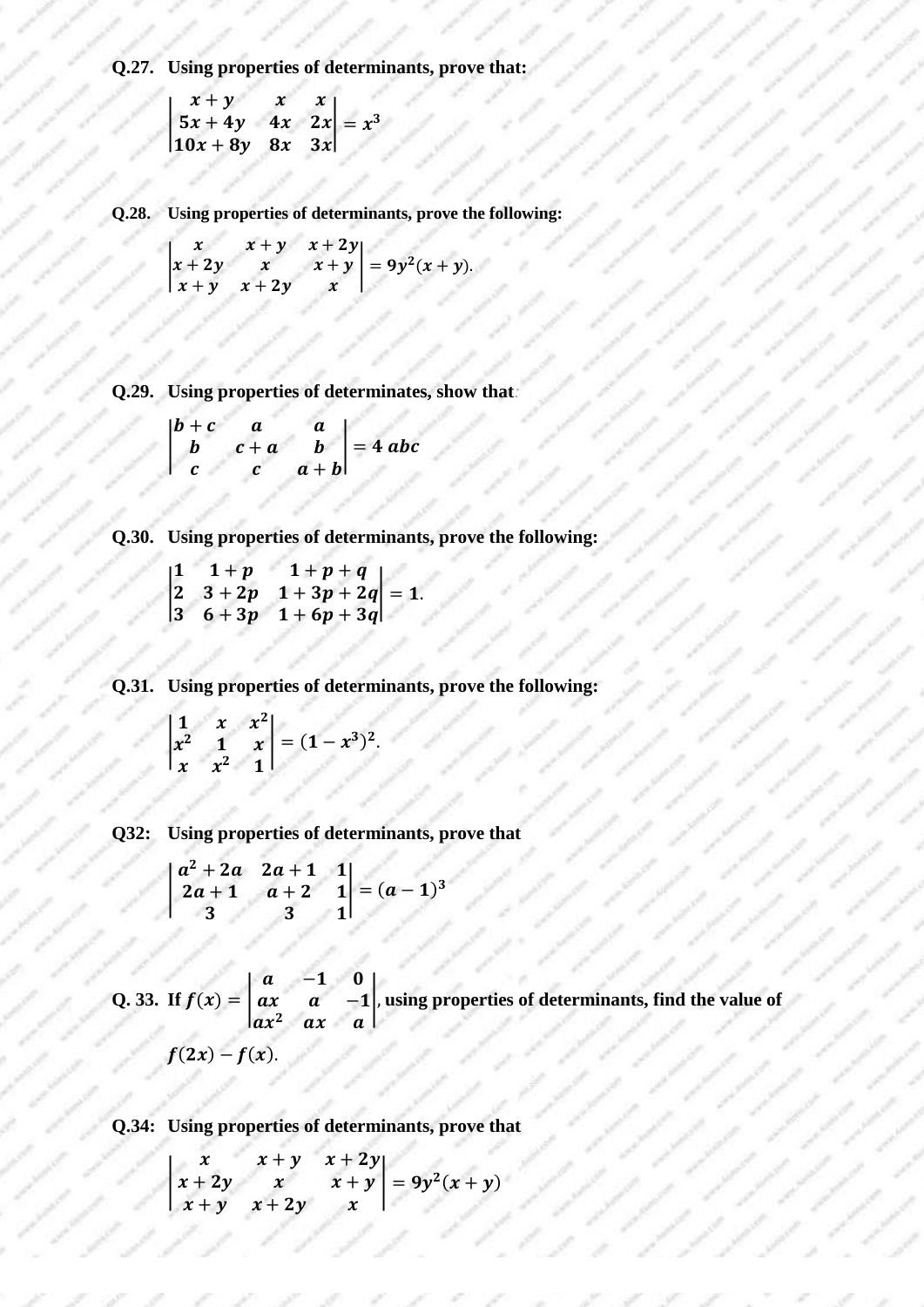**Q.35. By using properties of determinants, prove the following:** 

| 1 1+p  $1 + p + q$ 2  $3 + 2p$   $1 + 3p + 2q$  = 1.<br>3  $6 + 3p$   $1 + 6p + 3q$ 

**Q.36. Using properties of determinants, prove that:**

$$
\begin{vmatrix} -a^2 & ab & ac \\ ba & -b^2 & bc \\ ca & cb & -c^2 \end{vmatrix} = 4 a^2 b^2 c^2.
$$

**Q. 37. Using properties of determinants, prove that:** 

| $\begin{vmatrix} b+c & q+r & y+z \\ c+a & r+p & z+x \\ a+b & p+q & x+y \end{vmatrix} = 2 \begin{vmatrix} a & p & x \\ b & q & y \\ c & r & z \end{vmatrix}$ |  |  |  |
|-------------------------------------------------------------------------------------------------------------------------------------------------------------|--|--|--|
|                                                                                                                                                             |  |  |  |

**Q. 38. Using properties of determinants, prove the following:** 

$$
\begin{vmatrix} 1 & x & x^2 \\ x^2 & 1 & x \\ x & x^2 & 1 \end{vmatrix} = (1 - x^3)^2.
$$

**Q. 39. Using properties of determinants, prove that** 

| $1 \quad 2y$   | $y-z-x$ 2y |    |                        |
|----------------|------------|----|------------------------|
| $\frac{2z}{2}$ |            |    | 2z $z-x-y = (x+y+z)^3$ |
| $ x-y-z $      | 2x         | 2x |                        |

**Q.40. Using properties of determinants, solve the following for** :

$$
\begin{vmatrix} x-2 & 2x-3 & 3x-4 \ x-4 & 2x-9 & 3x-16 \ x-8 & 2x-27 & 3x-64 \ \end{vmatrix} = 0.
$$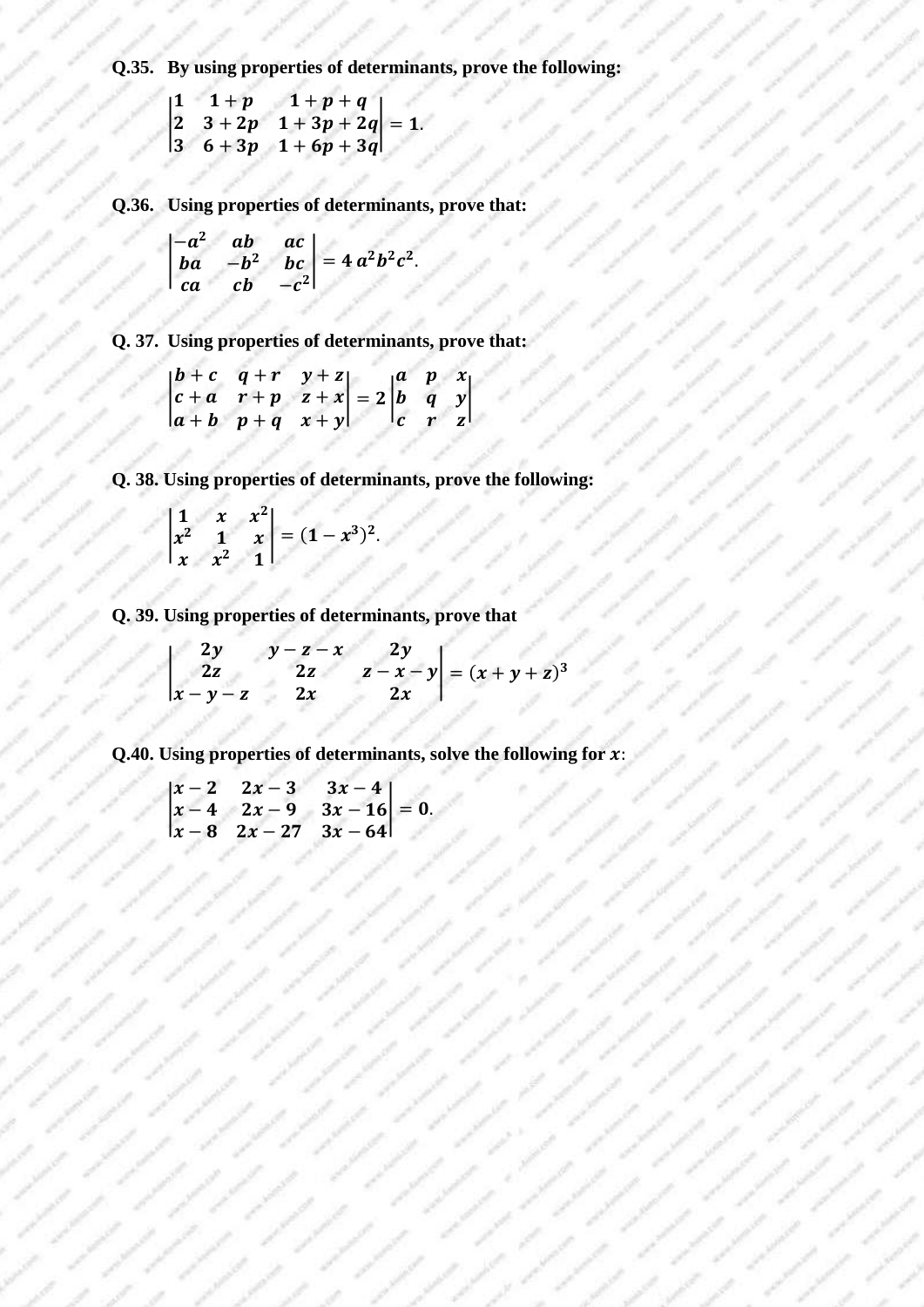# SECTION - D

*Question number 1 to 6 carry 6 mark each.*

#### **Q. 41. Using matrices, solve the following system of equations:**

 $x + y + z = 6$  $x + 2z = 7$  $3x + y + z = 12$ .

 $Q.42:$  If  $A =$  $2 -3$  5  $3 \t2 \t-4$  $1 \quad 1 \quad -2$  $\int$ , Find A<sup>-1</sup>. Use it to solve the system of equations.  $2x - 3y + 5z = 11$  $3x + 2y - 4z = -5$  $x + y - 2z = -3.$ 

**Q43. Use product** [  $1 -1 2$  $0 \t2 \t-3$  $3 -2 4$  $\mathbf{I}$ −2 0 1  $9$  2  $-3$  $6$  1  $-2$ ] **to solve the system of equations**  $x + 3z = 9, -x + 2y - 2z = 4,$   $2x - 3y + 4z = -3.$ 

Q.44. using properties or determinants, show that ∆ABC is isosceles if:

|  $1 \times 1 \times 1$  $1 + \cos A$   $1 + \cos B$   $1 + \cos C$  $\cos^2 A + \cos A \cos^2 B + \cos B \cos^2 C + \cos C$  $\vert = 0$ 

**Q.45. A shopkeeper has 3 varieties of pens 'A', 'B' and 'C'. Meenu purchased 1 pen of each variety for a total of Rs 21. Jeevan purchased 4 pens of 'A' variety, 3 pens of 'B' variety and 2 pens of 'C' variety for Rs 60. While Shikha purchased 6 pens of 'A' variety, 2 pens of 'B' variety and 3 pens of 'C' variety for Rs 70. Using matrix method, find cost of each variety of pen.**

#### **Q.46. Using properties of determinants, prove the following:**

$$
\begin{vmatrix} \alpha & \beta & \gamma \\ \alpha^2 & \beta^2 & \gamma^2 \\ \beta + \gamma & \gamma + \alpha & \alpha + \beta \end{vmatrix} = (\alpha - \beta)(\gamma - \alpha)(\alpha - \beta - \gamma).
$$

**Q.47. Using matrices, solve the following system of equation:** 

$$
2x-3y+5z = 11
$$
  
\n
$$
3x + 2y - 4z = -5
$$
  
\n
$$
x + y - 2z = -3
$$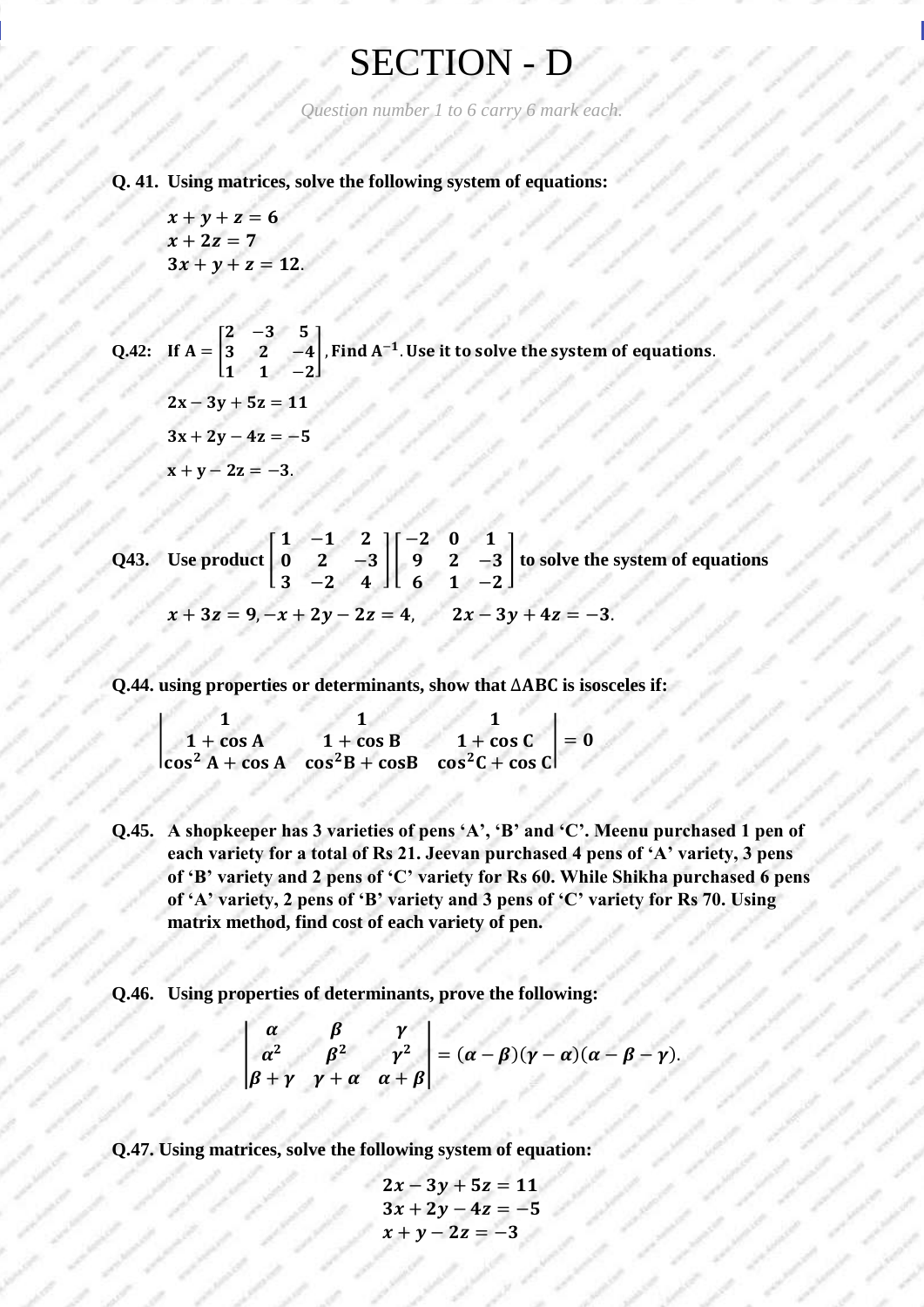**Q.48. Using properties of determinants, show the following:** 

$$
\begin{vmatrix} (b+c)^2 & ab & ca \ ab & (a+c)^2 & bc \ ac & bc & (a+b)^2 \end{vmatrix} = 2abc(a+b+c)^3
$$

.

**Q.49. Using matrix method, solve the following system of equations:**

$$
\frac{2}{x} + \frac{3}{y} + \frac{10}{z} = 4, \qquad \frac{4}{x} - \frac{6}{y} + \frac{5}{z} = 1,
$$
  

$$
\frac{6}{x} + \frac{9}{y} - \frac{20}{z} = 2; x, y, z \neq 0
$$

**Q.50. Using matrices, solve the following system of linear equations:** 

$$
x-y+2z=7
$$
  
3x+4y-5z=-5  

$$
2x-y+3z=12.
$$

- **Q.51. A school wants award its students for the value of honesty, regularity and hard work a total cash award of Rs 6,000. Three times the award money for hard work added to that given for honesty amounts to Rs 11,000. The award money given for Honesty and hard work together is double the one given for regularity Represent the above situation algebraically and find the award money for each value, using matrix method apart from these values namely, Honesty, Regularity and hard work, suggest one more value which the school must include for award.**
- **Q.52. Two schools P and Q want to award their selected students on the values of discipline, politeness and punctuality. The school P wants to award Rs x each, Rs y each and Rs z each for the three respective values to its 3, 2 and 1 students with total award money of Rs 1,000. School Q wants to spend Rs 1,500 to award its 4, 1 and 3 students on the respective values (by giving the same award money for the three values as before). If the total amount of awards for one prize on each value is Rs 600, using matrices, find the award money for each value.**

**Apart from the above three values, suggest one more value for awards.**

**Q.53. The monthly incomes of Aryan and Babban are in the ratio 3:4 and their monthly expenditures are in the ratio 5:7 if each saves Rs.15,000 per month, find their monthly incomes using matrix method. This problem reflects which value?**

#### **Q.54. Prove that:**

|  $yz-x^2$   $zx-y^2$   $xy-z^2$  $zx-y^2$   $xy-z^2$   $yz-x^2$  $xy-z^2$  yz  $-x^2$  zx  $-y^2$ |

is divisible by  $(x + y + z)$ , and hence find the quotient.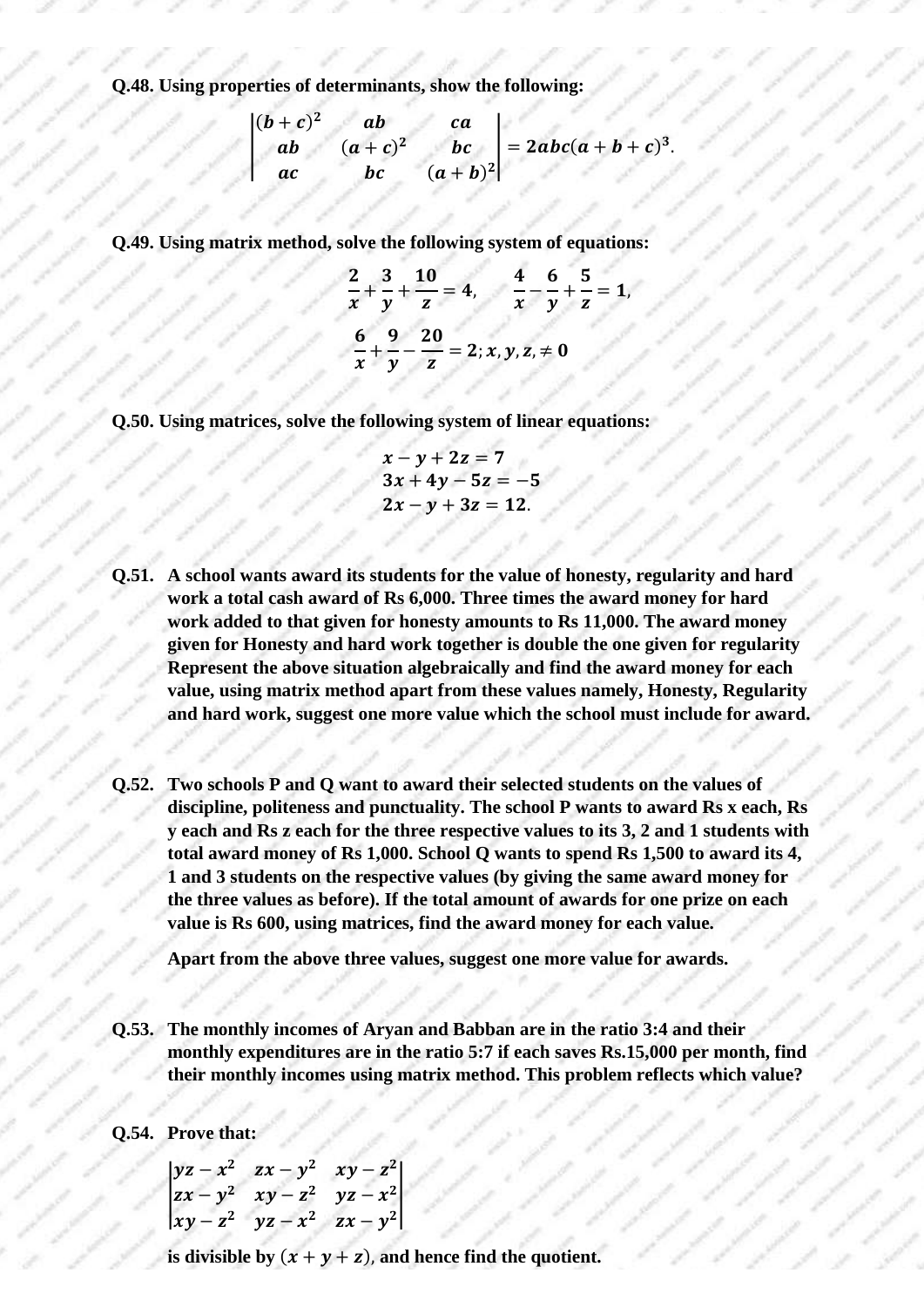- **Q. 55: Determine the product** [  $-4$  4 4  $-7$  1 3  $5 - 3 - 1$  $\prod$  $1 -1 -1$  $1 -2 -2$  $2 \times 1 \times 3$ ] **and use it to solve the**  system of equations  $x - y + z = 4$ ,  $x - 2y - 2z = 9$ ,  $2x + y + 3z = 1$ .
- **Q.56. Using properties of determinants, show the following:**

|  $(**b** + **c**)<sup>2</sup>$ ab ca ab  $(a + c)^2$  bc ac bc  $(a + b)^2$  $= 2abc(a + b + c)^3$ .

**Q. 57. Using properties of determinants, prove the following:** 

$$
\begin{vmatrix} x & x^2 & 1+Px^3 \\ y & y^2 & 1+Py^3 \\ z & z^2 & 1+Pz^3 \end{vmatrix} = (1+Pxyz)(x-y)(y-z)(z-x).
$$

#### **Q.58. Using matrices, solve the following system of equations:**

 $4x + 3y + 2z = 60$  $x + 2y + 3z = 45$  $6x + 2y + 3z = 70$ 

**Q.59. Using matrices, solve the following system of equation:**

$$
2x + 3y + 3z = 5,
$$
  

$$
x - 2y + z = -4,
$$
  

$$
3x - y - 2z = 3
$$

**Q. 60. The management committee of a residential colony decided to award some of its members (say x) for honesty, some (say y) for helping other (say z) for supervising the workers to keep the colony neat and clean. The sum of all the awardees is 12. Three times the sum of awardees for cooperation and supervision added to two times the number of awardees for honesty is 33. If the sum of the number of awardees for honesty and supervision is twice the number of awardees for helping others, using matrix method, find the number of awardees of each category. Apart from these values, namely, honesty, cooperation and supervision, suggest one more value which the management of the colony must include for awards.**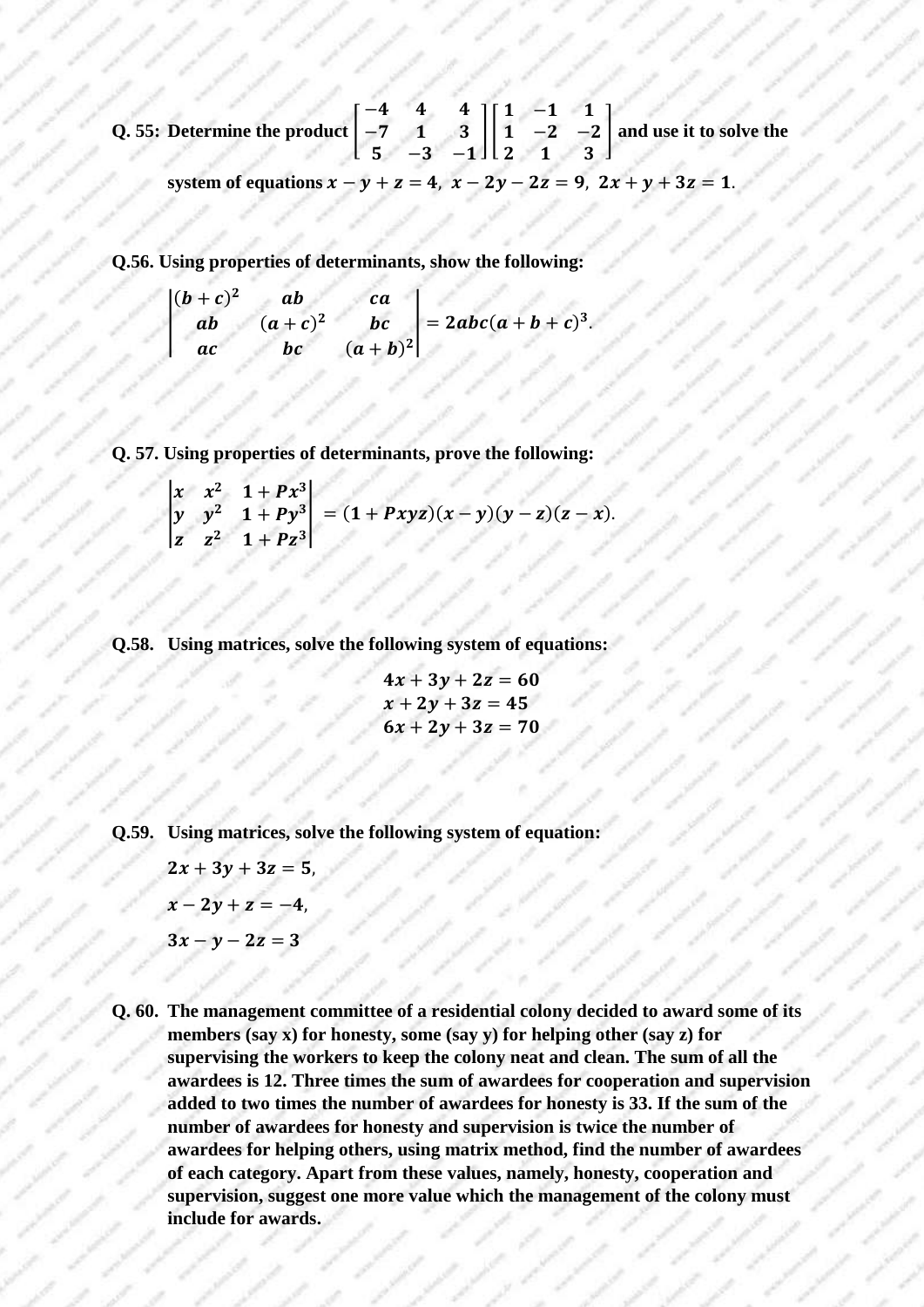**Q. 61. Two schools A and B want to award their selected students on the values of**  sincerity, truthfulness and helpfulness. The school A wants to award Rs  $x$  each, **Rs** *y* **each and Rs** *z* **each for the three respective values to 3.2 and 1 students respectively with a total award money of Rs 1,600. School B wants to spend rs 2,300 to award its 4,1 and 3 student on the respective values ( by giving the same award money to the three values as before). If the total amount of award for one prize on each value is rs 900, using matrices, find the award money for each value. Apart from these three values, suggest one more value which should be considered for award.**

4ono.com 4ono.com 4ono.com 4ono.com 4ono.com 4ono.com 4ono.com 4ono.com 4ono.com 4ono.com 4ono.com 4ono.com 4ono.com

- **Q.62. Using properties or determinants, show that** ∆**is isosceles if:** |  $1 \times 1 \times 1$  $1 + \cos A$   $1 + \cos B$   $1 + \cos C$  $\cos^2 A + \cos A$  cos  $\cos^2 B + \cos B$  $\cos^2 C + \cos C$  $= 0$
- **Q.63. A shopkeeper has 3 varieties of pens 'A', 'B' and 'C'. Meenu purchased 1 pen of each variety for a total of Rs 21. Jeevan purchased 4 pens of 'A' variety, 3 pens of 'B' variety and 2 pens of 'C' variety for Rs 60. While Shikha purchased 6 pens of 'A' variety, 2 pens of 'B' variety and 3 pens of 'C' variety for Rs 70. Using matrix method, find cost of each variety of pen.**

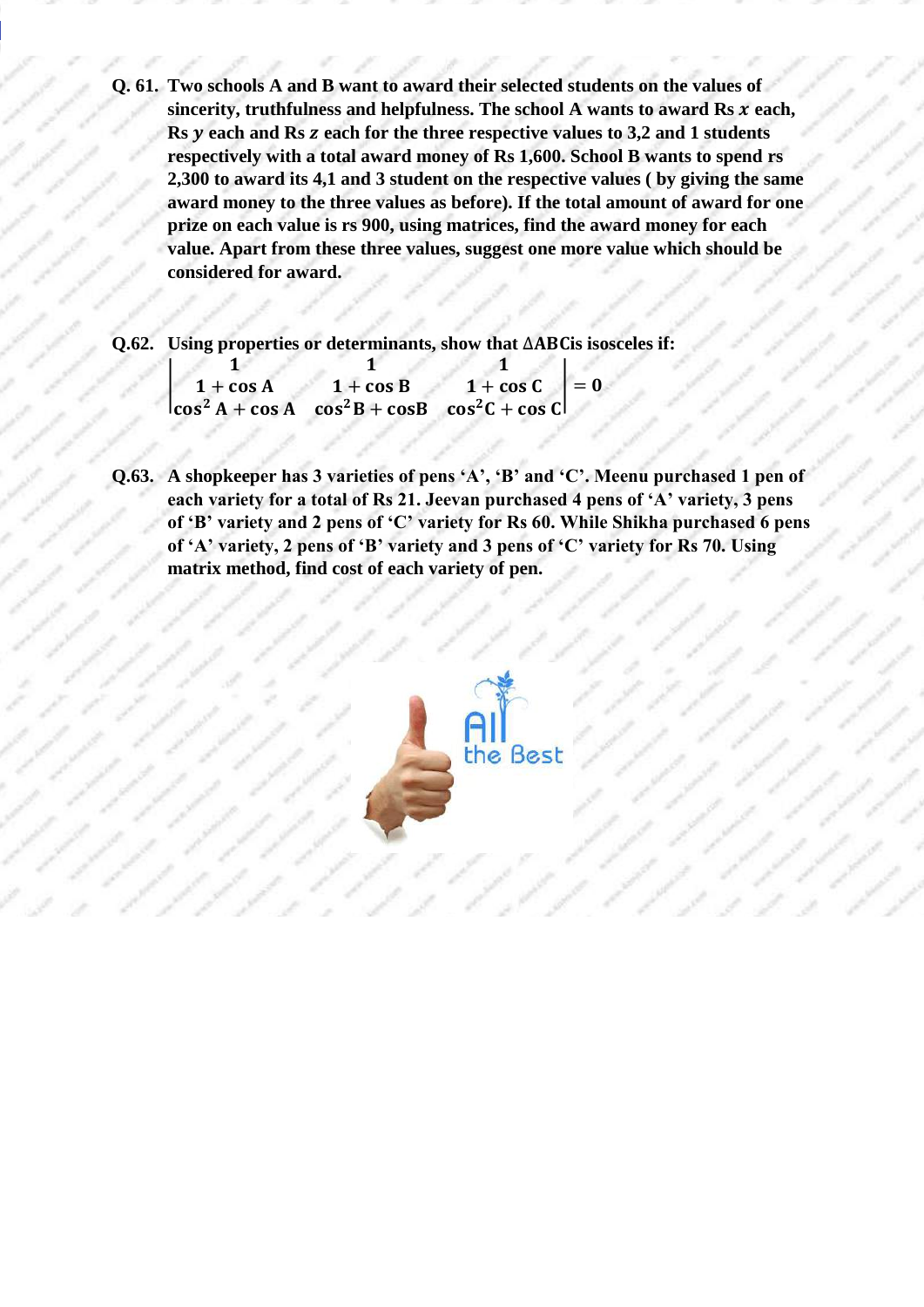### **ARVIND ACADEMY YouTube Channel Click the link to see the video GOVERDHAN VIDYAPEETH https://youtu.be/doE3uP2pPOQ Chap 9:Ray Optics & Optical Instruments CLASS-XII**

### **Important Questions for Board Exams**

**Board Weightage 14 Marks Optics (Chap 9+10)**

- **1. A point object O is kept in a medium of refractive index n1 in front of a convex spherical surface of radius of curvature R which separates the second medium of refractive index n2 from the first one. Draw a ray diagram showing the image formation & deduce the relationship between the object distance & the image distance in terms of n1, n2, & R. [ Derivation of Mirror formula convex & Concave both]**
- **2. A thin convex lens having two surfaces of radii of curvature R1 & R2 is made of a material of refractive index n2. It is kept in a medium of refractive index n2. Derive the Len's maker's formula when a object is placed on principal axis in front of the radius of curvature R1 produces an image I on the other side of the lens.**
- **3. Draw a ray diagram showing image formation in a compound microscope. Define the term 'limit of resolution' and name the factors on which it depends. How it is related to resolving power of microscope? And also suggest at least two ways by which the resolving power of microscope can be increased.**
- **4. A ray of monochromatic light is incident on one of the faces of an equilateral triangular prism of refracting angle A. trace the path of ray passing through the prism. Hence derive an expression for the refractive index of the material of the prism in terms of the angle of minimum deviation & its refracting angle.**
- **5. Define power of a Lens. Write its units. Deduce the relation**   $\mathbf{1}$  $\boldsymbol{f_1}$  $+\frac{1}{\epsilon}$  $\boldsymbol{f}_{\boldsymbol{2}}$  $=\frac{1}{f}$ f **for two thin lenses kept in contact coaxially.**
- **6. Define Total internal refraction (TIR). Derive a relation between critical angle and the refractive index of the medium. Also explain the working of optical fiber**.
- **7. Draw a ray diagram to show the image formation in refracting type astronomical telescope in the normal adjustment (when image is formed at infinity). Derive an expression for its magnifying power. How does the magnifying power get affected on increasing the aperture of the objective lens and why?**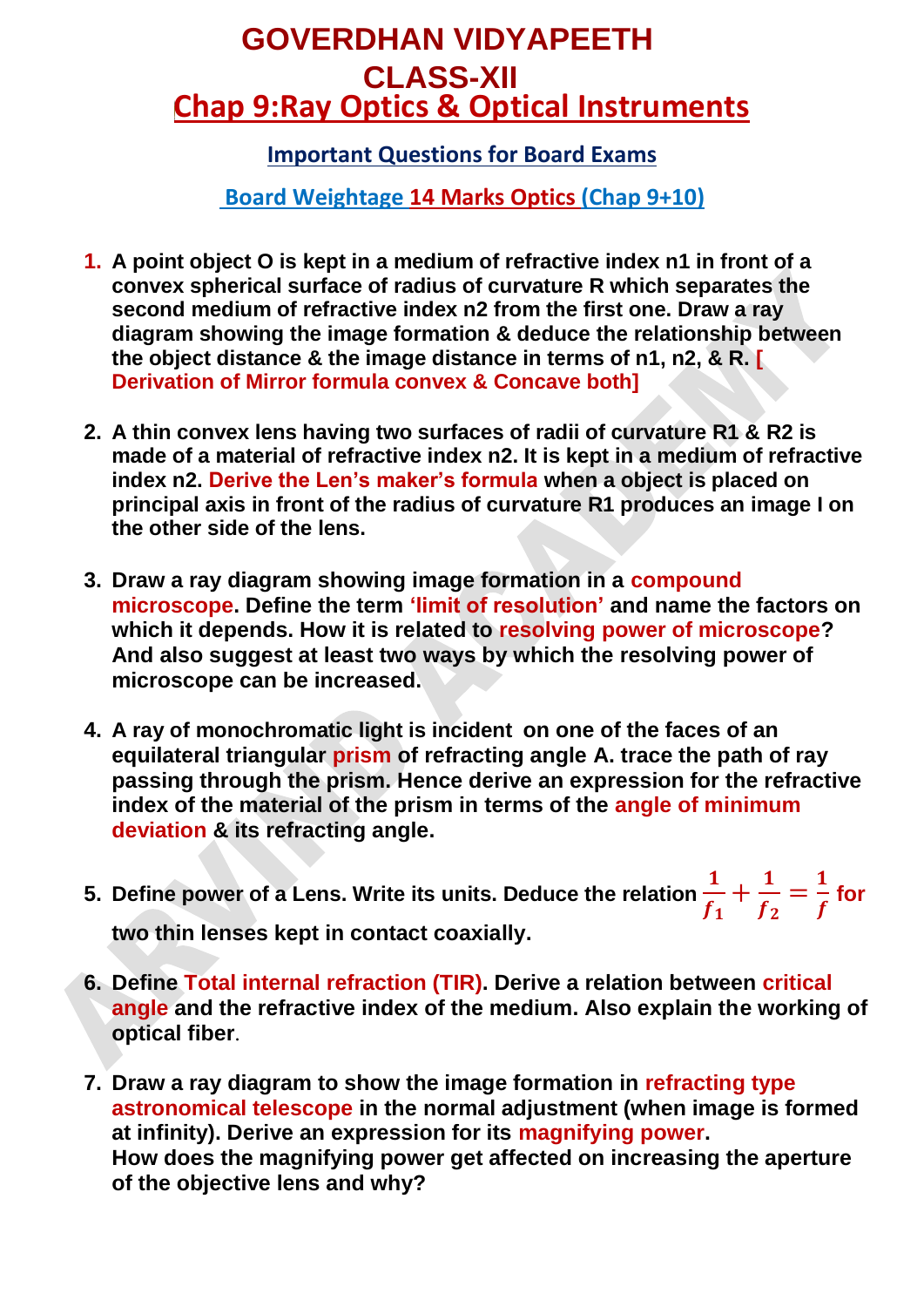- **8. Draw a diagram of well labelled reflecting type telescope. Write two advantages why reflecting type telescopes are preferred over refracting type telescopes.**
- **9. Answer the following questions**
	- **i. Why does the Sun appear reddish at sunset or sunrise?**
	- **ii. For which colour the refractive index of prism material is maximum and minimum.**
	- **iii. Explain the basic difference between the construction and working of a telescope and a microscope.**
	- **iv. Why the bluish colour predominates in clear Sky.**
	- **v. Write the necessary conditions for the phenomenon of total internal reflection to occur.**
	- **vi. Does critical angle depend on the colour of light? Explain.**
	- **vii. Why is there no dispersion of light refracted through a rectangular glass slab?**
	- **viii. Can absolute value of refractive index of a medium be less than unity?**

## **Numericals**

- **1. NCERT Example 9.8 (Page 328)**
- **2. NCERT Example 9.9 (Page 330)**
- **3. NCERT Example 9.10 (Page 337)**
- **4. A ray of light passes through an equilateral prism (refractive index 1.5) such that angle of incidence is equal to angle of emergence and the latter is equal to 3/4 th of angle of prism. Calculate the angle of incidence. Ans 30<sup>0</sup>**
- **5. How much water should be filled in a container 21 cm in height, sop that is appears half-filled when viewed from the top of the container. ( refractive index of water with respect to air = 4/3). Ans 12 cm**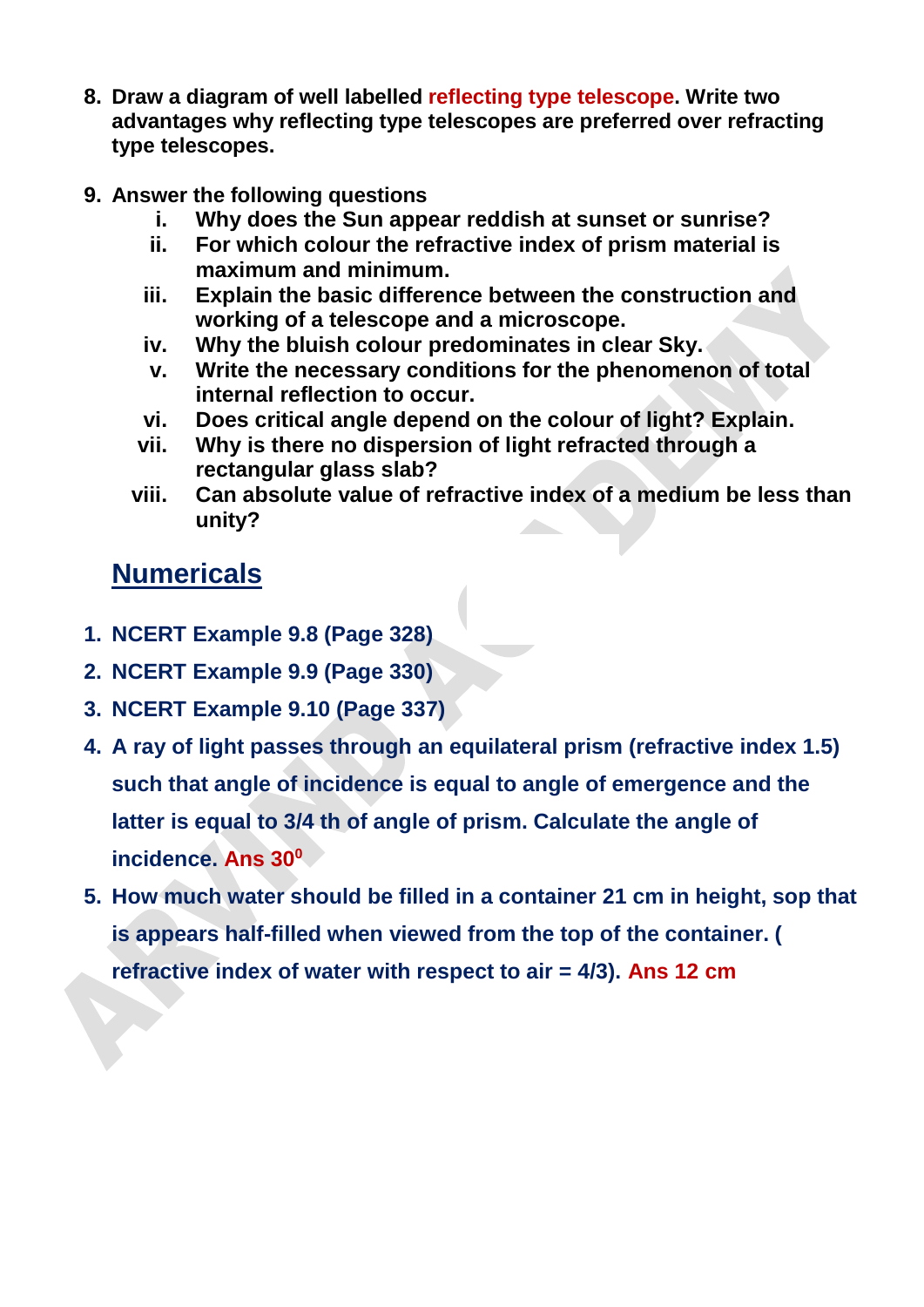### **ARVIND ACADEMY YouTube Channel Click the link to see the video https://www.youtube.com/watch?v=Ju-4AqfsOKc GOVERDHAN VIDYAPEETH Chap 10 : Wave Optics CLASS - XII**

### **Important Questions for Board Exams**

**Board Weightage 14 Marks Optics (Chap 9+10)**

- **1. Define Wavefront. State Huygens' principle & also verify Snell's law**
- **2. Prove the law of reflection & refraction on the basis of wave theory.**
- **3. Define the term 'Coherent sources' & what do you mean by Interference of Light explain?**
- **4. State the importance of coherent sources in the interference. In Young's double slit experiment to produce interference pattern, obtain the conditions for constructive & destructive interference. Hence, deduce the expression for the fringe width. How does the fringe width get affected, if the entire experimental apparatus of YDSE is immersed in water?**
- **5. Consider two coherent sources S1 & S2 producing monochromatic waves to produce interference pattern. Let the displacement of the wave produced**  by the S1 be given by  $y_1 = a \cos \omega t$  and the displacement by S2 be  $y_2 = a \cos(\omega t + \phi)$ . Find out the expression for the amplitude of the **resultant displacement at a point and show that the intensity at that point**  will be  $I = 4a^2Cos^2\frac{\phi}{2}$  . Hence establish the conditions for constructive & **destructive interference.**
- **6. What is the effect on the interference fringes to a Young's double slit experiment when**
	- **(i) The separation between the two slits is decreased/**
	- **(ii) The width of the source slit is increased/**
	- **(iii) The monochromatic source is replaced by a source of white light ? Justify your answer in each case.**
- **7. What do you mean by diffraction of light and state the condition for the diffraction?**

**Obtain the conditions for secondary maxima and minima. Also draw the intensity distribution curve versus path difference.**

**8. Prove that the width of central maxima is twice the width of the secondary maxima. How does the width of central maxima depend on the width of the slit?**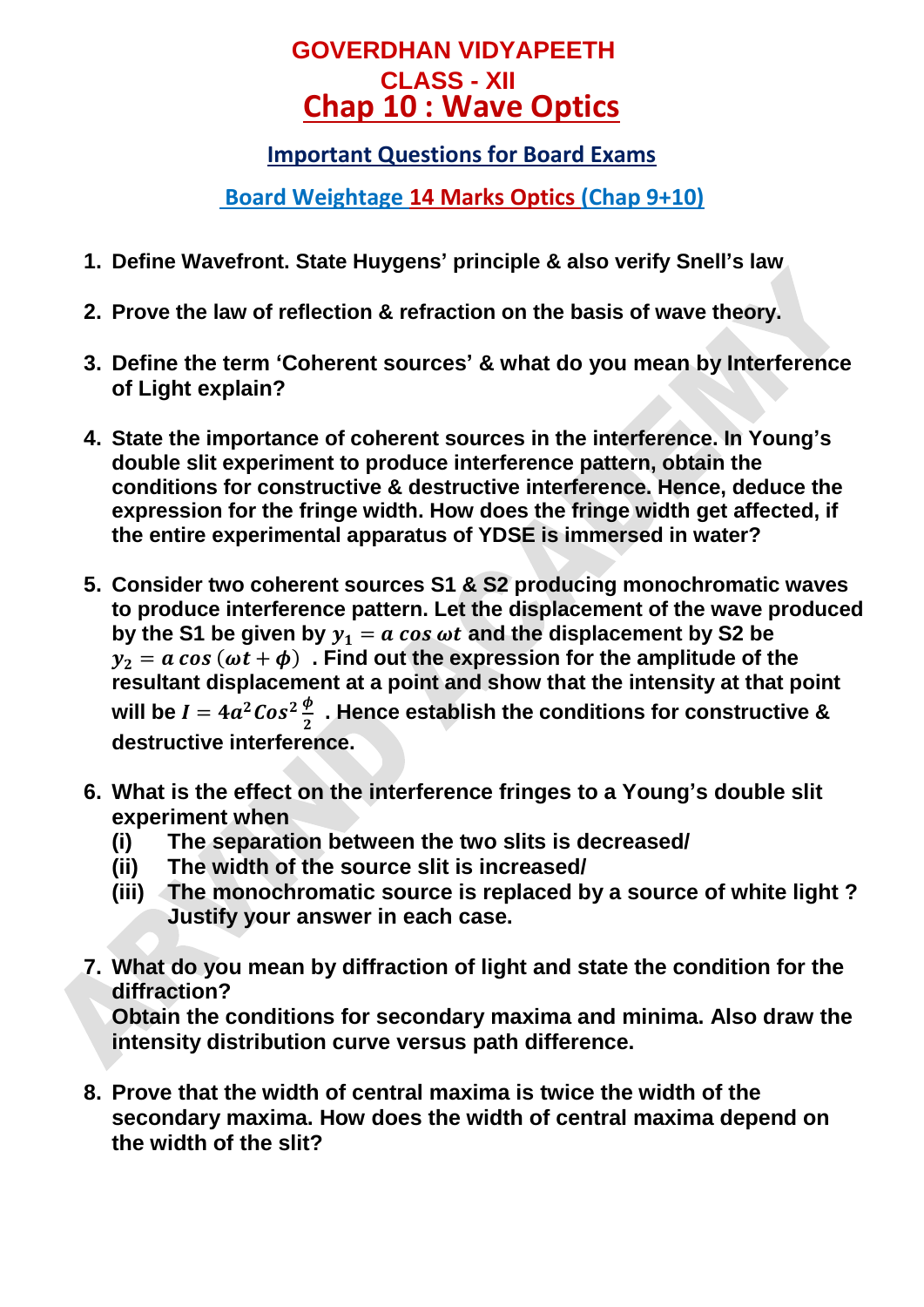- **9. Write three characteristic features to distinguish between the interference fringe in Young's double slit experiment and the diffraction pattern obtained due to a narrow single slit.**
- **10. Explain the following**
	- **(i) Malu's law**
	- **(ii) Brewster's Angle**
	- **(iii) Brewster's Law**
	- **(iv) Fresnel's distance**
- **11. How does an unpolarised light incident on a polaroid gets polarized? Describe briefly with the help of a necessary diagram, the polarization of light by reflection from a transparent medium.**
- **12. Two Polaroids A and B kept in crossed position. How should a third polaroid, C be placed in between so that the intensity of polarised light transmitted by polaroid, B reduced to 1/8 th of the intensity of unpolarised light incident on A?**

## **Numericals**

- **1. NCERT Example 10.3 (Page 366)**
- **2. NCERT Example 10.4 (Page 366)**
- **3. NCERT Example 10.5 (Page 370)**
- **4. NCERT Example 10.6 (Page 373)**
- **5. NCERT Example 10.7 (Page 376)**
- **6. NCERT Example 10.8 (Page 378)**
- **7. NCERT Example 10.9 (Page 381)**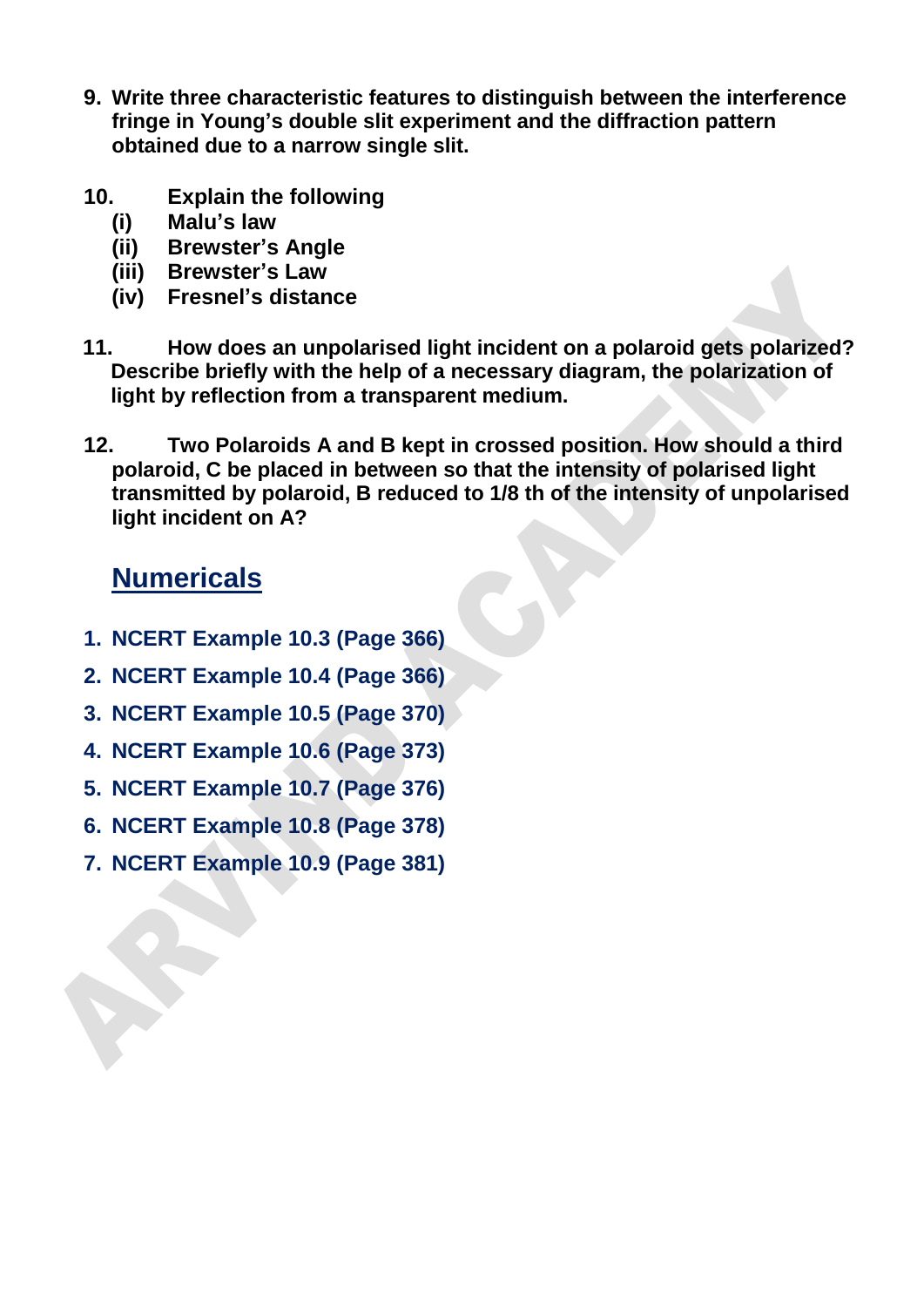### **GOVERDHAN VIDYAPEETH https://**youtu.be/vk **Chap 11 : Dual Nature of Radiation & Matter CLASS-XII**

### **Important Questions for Board Exams**

**Board Weightage 4 Marks (Chap 11)**

- **1. What is photon & photo electric effect? Explain the laws of photoelectric emission.**
- **2. Define the term (i) 'cut-off voltage' and (ii) 'threshold frequency (iii) 'work function' of a metal (iv) Stopping potential, in relation to the photoelectric effect.**

**Using Einstein's photoelectric equation show how the cut-off voltage & threshold frequency for a given photosensitive material can be determined with the help of a suitable graph.** 

- **3. Write Einstein's photoelectric equation & point out ant two characteristic properties of photons on which this equation is based. Briefly explain the three observed features which can be explained by this equation.**
- **4. Why photoelectric effect cannot be explained on the basis of wave nature of light? Give reasons.**
- **5. State and explain de Broglie relation for matter waves.**
- **6. Describe briefly how the Davision-Germer experiment demonstrated the wave nature of electrons.**
- **7. An electron is accelerated from rest through a potential V. obtain the expression for the de Broglie wavelength associated with it.**
- **8. An electron and a proton, each have de Broglie wavelength of 1.00 nm. (i) Find the ratio of their momenta. (ii) compare the kinetic energy of the proton with that of the electron.**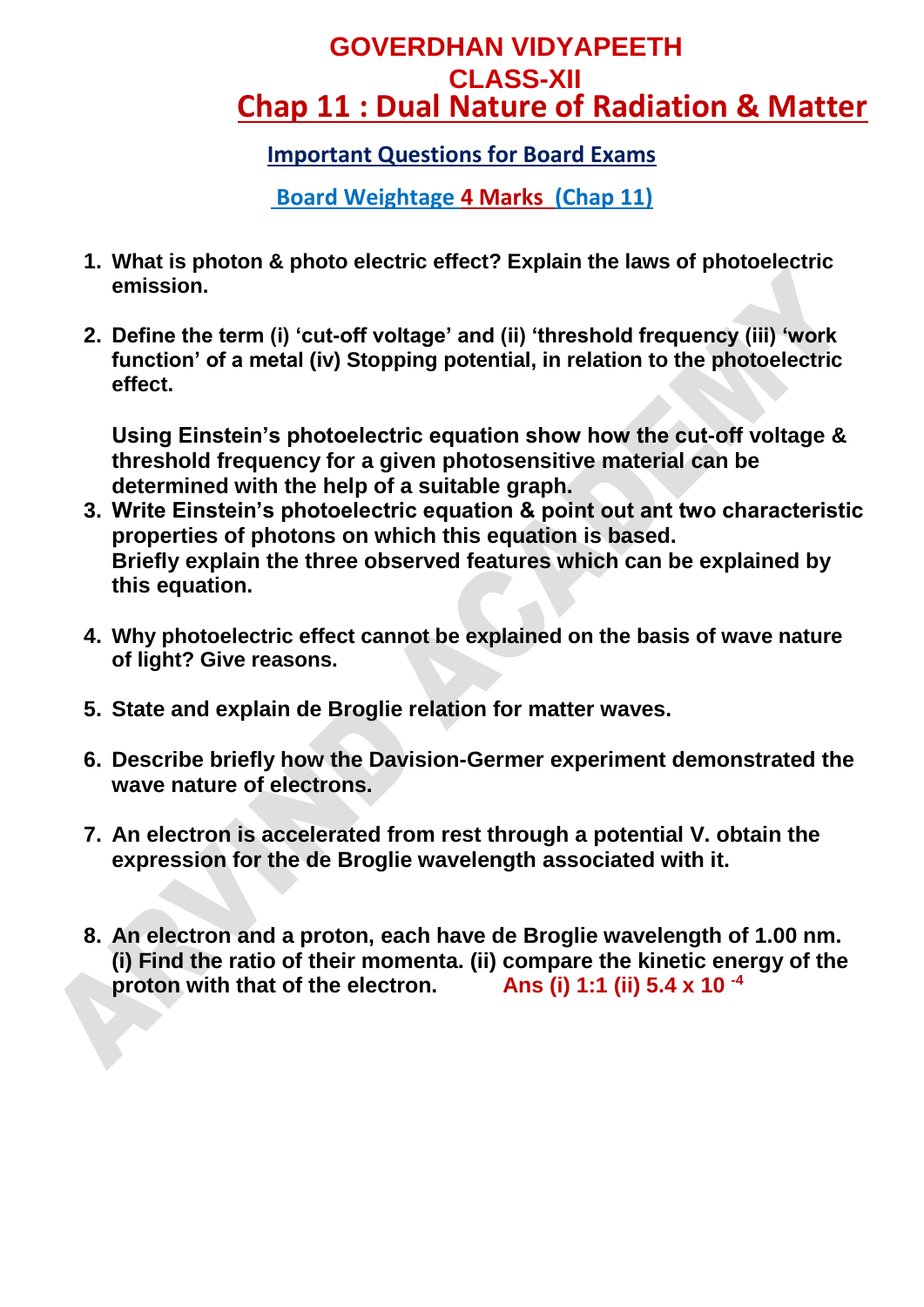## **ARVIND ACTES THE COVERDHAN VIDYAPEETH Chap 12 : Atoms CLASS - XII**

### **Important Questions for Board Exams**

### **Board Weightage 6 Marks (Chap 12+13)**

- **1. Write basic assumption of Rutherford's atomic model & also exapli the drawbacks of Rutherford's model.**
- **2. Explain Bohr's theory of hydrogen atom in the form of three postulates & also point out the limitations of Bohr's model.**
- **3. What do you mean by distance of closest approach & also write the formula with proper symbols explanations.**
- **4. In the Study of Geiger-Marsden experiment on scattering of alpha particles by a thin foil of gold, draw the trajectory of alpha particles in the coulomb field of target nucleus. Explain briefly how one gets the information on the size of the nucleus from this study.**

From the relation  $R = R_0 A^{1/3}$  , where  $R_0$  is constant & A is the mass **number of the nucleus, show that nuclear matter density is independent of A.**

- **5. Using the postulates of Bohr's model of hydrogen atom, obtain an expression for the frequency of radiation emitted when the atom makes a transition from the higher energy state with quantum number n<sup>i</sup> to the lower energy state with quantum number nf. Where n<sup>f</sup> is smaller than ni.**
- **6. Using Bohr's postulates, obtain the expression for the total energy of the electron in the stationary states of the hydrogen atom. Hence draw the energy level diagram showing how the line spectra corresponding to Balmer series occur due to transition between energy levels.**
- **7. The value of ground state energy of hydrogen atom is -13.6 eV.**
	- **(i) Find the energy required to move an electron from the ground state to the first excited state of the atom. Ans 10.2 eV**
	- **(ii) Determine (a) kinetic energy and (b) orbital radius in the first excited state of the atom. (Given, the value of the Bohr's radius = 0.53** Å**. Ans (a) 3.4 eV (b) 2.12** Å
- **8. The electron in a given Bohr orbit has a total energy of -1.5 eV. Calculate its**
	- **(i) Kinetic Energy**
	- **(ii) Potential energy**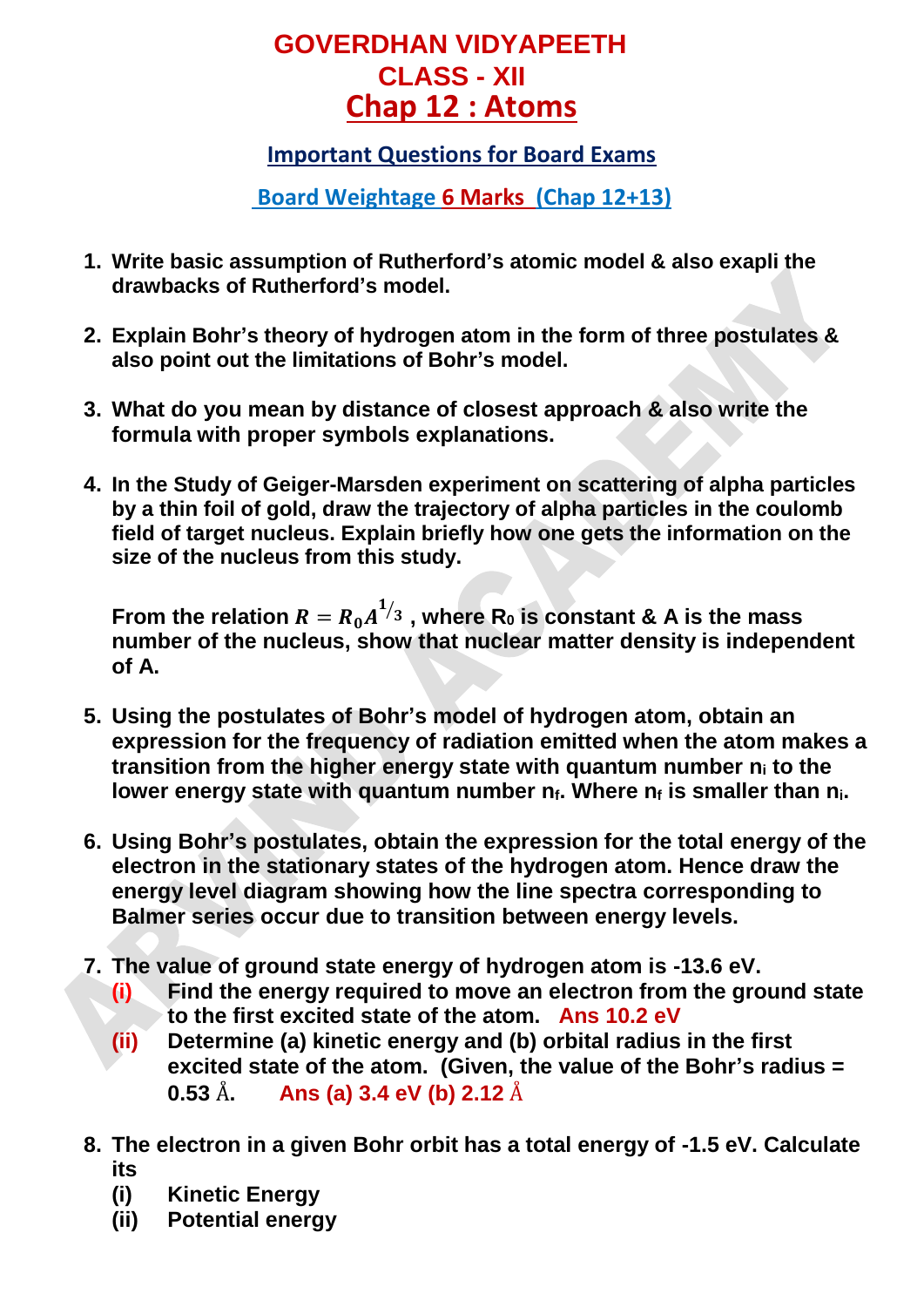- **(iii) Wavelength of radiation emitted, when this electron makes a transition to the ground state. [Given, energy in the ground state = -13.6 eV and Rydberg's constant =1.09 x 10<sup>7</sup> m-1 ] Ans (i) 1.5 eV (ii) -3 eV (iii)**  $\lambda = 1025 \,\text{\AA}$
- **9. Using postulates of Bohr's theory of hydrogen atom, show that** 
	- **(i) Radii of orbits increases as n<sup>2</sup> and**
	- (ii) The total energy of electron increases as  $\frac{1}{n^2}$  , where **n** is the **principal quantum number of the atom.**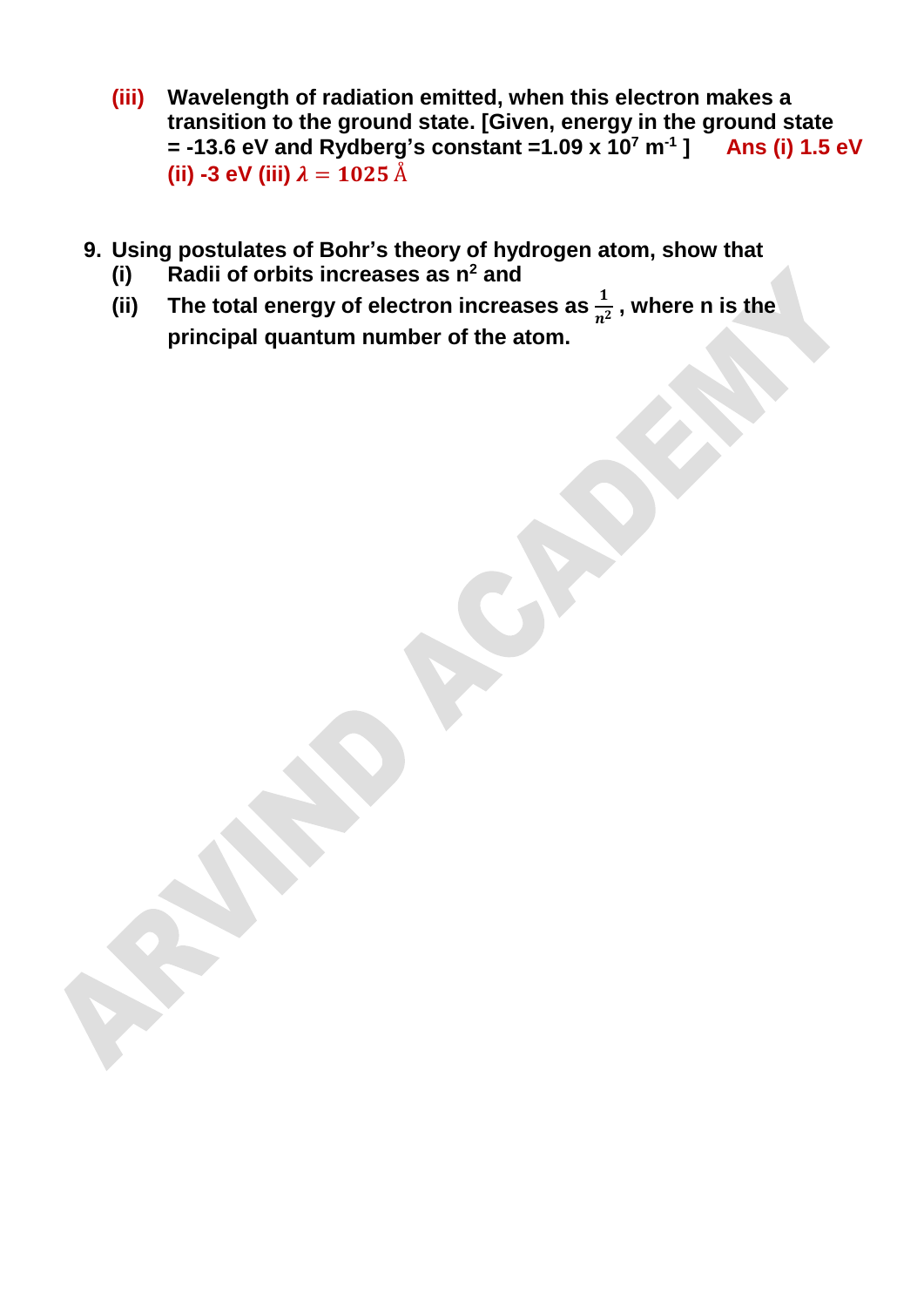## **Chap 14 : Semiconductor Electronics**

### **Important Questions for Board Exams**

**Board Weightage 7 Marks (Chap 14)**

- **1. Distinguish between conductors, insulators and semiconductors on the basis of conductivity and on the basis of energy bands.**
- **2. What are the intrinsic & extrinsic semiconductors and also explain the conduction in N Type and P Type semiconductor on the basis of band theory.**
- **3. State briefly the processes involved in the formation of p-n junction explaining clearly how the depletion region & potential barrier is formed.**
- **4. With the help of circuit diagrams, distinguish between forward biasing & reverse biasing of p-n junction diode. Also draw V-I characteristics of a p-n junction diode in forward bias & in reverse bias.**
- **5. Draw a labelled diagram of a full-wave rectifier circuit. State its working principle. Show the input-output waveforms.**
- **6. Describe the working of Light Emitting diodes (LEDs). Which semiconductors are preferred to make LEDs and why? Give two advantages of using LEDs over conventional incandescent low power lamps.**
- **7. Why is a zener diode considered as a special purpose semiconductor diode? Draw the I-V characteristics of Zener diode and explain briefly, how reverse current suddenly increase at the breakdown voltage?**
- **8. Describe briefly with the help of a circuit diagram, how a zener diode works to obtain a constant DC voltage from the unregulated DC output of a rectifier.**
- **9. Explain the action of a PNP transistor and an NPN transistor. (explain how conduction takes place in NPN and PNP transistor)**
- **10. Draw the circuit diagram for studying the characteristics of an n-p-n transistor in common-emitter configuration. Sketch (a) input and (b) output characteristics in this configuration. Also explain why is the base region of a transistor thin & lightly doped?**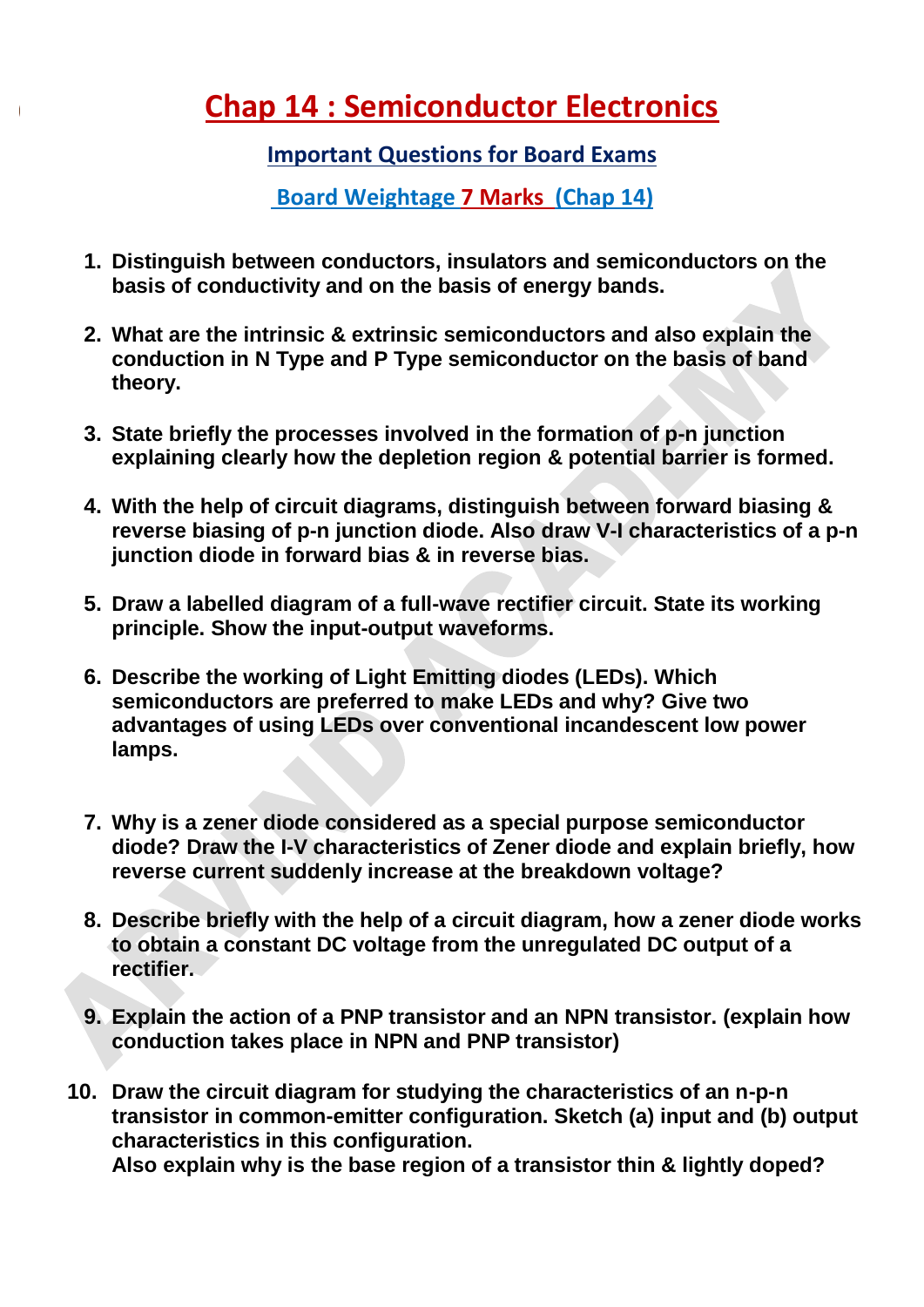- **11. Draw a simple circuit of a CE transistor amplifier. Explain its working. Show**  that the voltage gain A<sub>v</sub> of the amplifier is given by  $A_{\nu}=-\frac{\beta_{AC}R_L}{r_c}$  $\frac{dC\mathbf{h}L}{r_i}$ , Where  $\boldsymbol{\beta}_{AC}$ **is the current gain, R<sup>L</sup> is the load resistance and r<sup>i</sup> is the input resistance of the transistor. What is the significance of the negative sign in the expression of voltage gain?**
- **12. Draw the logic circuit of AND, NOT & NAND gate and write its truth table.**
- **13. You are given a circuit below. Write its truth table. Hence identify the logic operation carried out by this circuit. Draw the logic symbol of the gate it corresponds to.**
- **14. The inputs A & B shown here are used as the inputs for three different gates G1, G2 & G3. The outputs obtained in the three different cases have the forms shown. Identify the three gates and write their truth tables.**



- **15. The two circuits shown here are a combination** 
	- **(i) Three NAND gates**
	- **(ii) Three NOR gates.**

**Write the truth tables for each of these combinations.**